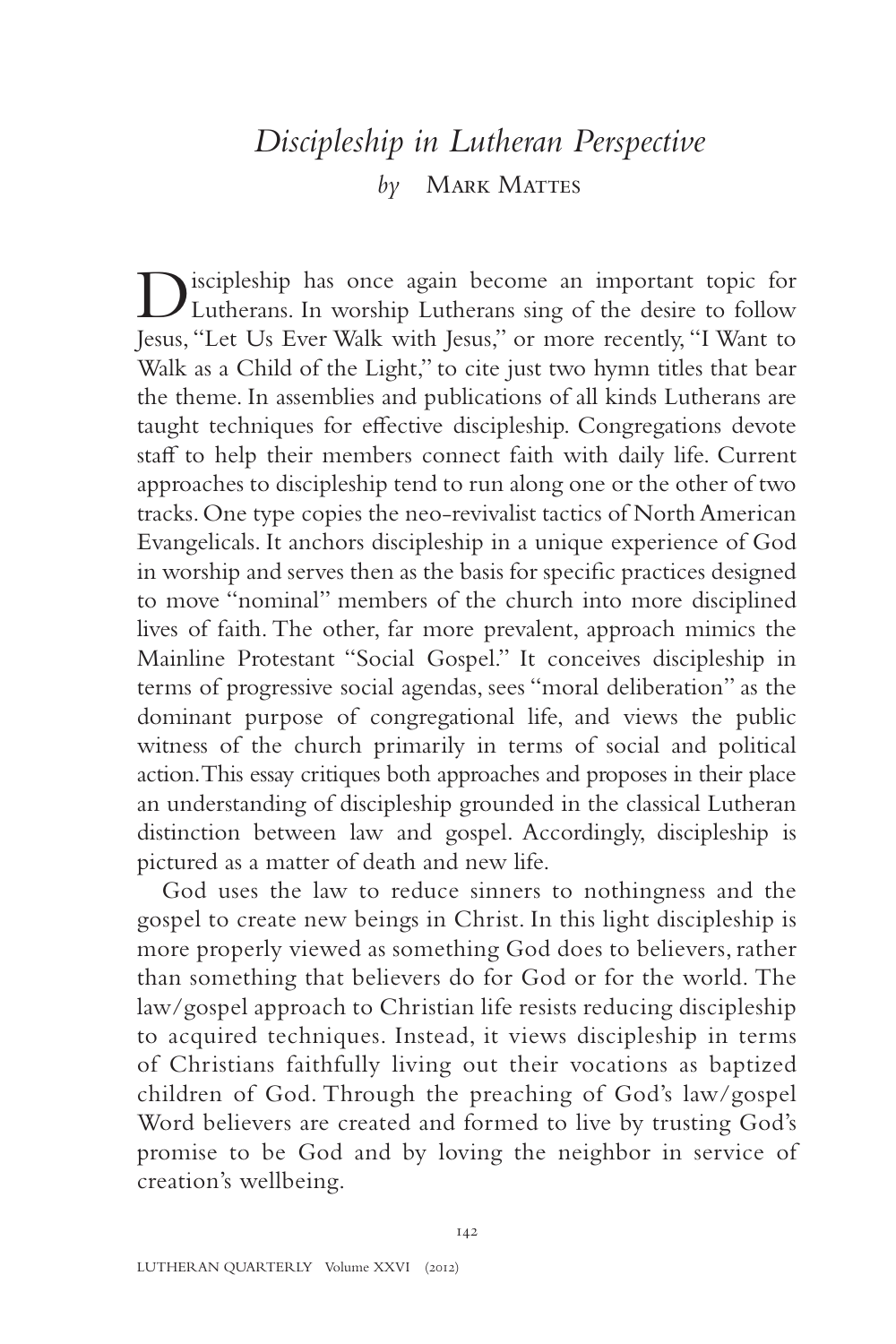# *Critique of the Recent Approaches to Discipleship*

Both contemporary types of discipleship are apologetic in the technical theological sense of the term. The first responds to modern secularization by accommodating to the secular conviction that faith does not interfere with public life but is properly located in the privacy of experience. Practices are fostered in order to help sustain such "God experiences," deep within the pious. The fundamental attitude with respect to religion in the modern world has been to make it a private, interior matter and the first type concedes to this tendency. The second seeks to justify the legitimacy of faith through its ability to effectuate ethical change in the world, particularly on behalf of the powerless and voiceless. An important aspect of modernity—challenged in light of world wars, genocide, and abuse of the environment—is social progress, the quest to establish an ideal community in which class divisions will have disappeared. Both socialists and (perhaps surprisingly) many capitalists have sought such an ideal community—albeit through different, competing economic strategies.<sup>1</sup>

In contrast to the prevailing approaches to discipleship, the Lutheran tradition is more ambitious, more radical. It speaks to the heart of personal and public sin. The aim is not to reform immoral humanity or immoral society, but to announce the death of sinners. Sinners, along with the old order, are passing away. The Christian gospel declares God's promise to bring forth a new creation in Christ. The Lutheran tradition continues to approach discipleship in the tradition of Isaiah and Jeremiah's confidence in the power of the Word of God alone to make disciples (See Isa 55; Jer 18 and 31; and Rom 9:20ff). The church can make the most difference in the world when it tends to the Word. It tends to the Word in catechesis and proclamation. The church is most authentic when it makes truth claims that deal with ultimate matters in distinction from penultimate matters. Its critique of society is always to unmask idolatry in the public realm for the sake of a truthful relationship with God. In addition, it moves Christians and others to speak up on behalf of the oppressed in the wider public. As a "creature of the gospel," the church is sustained by God's grace. Its mission is to administer, freely,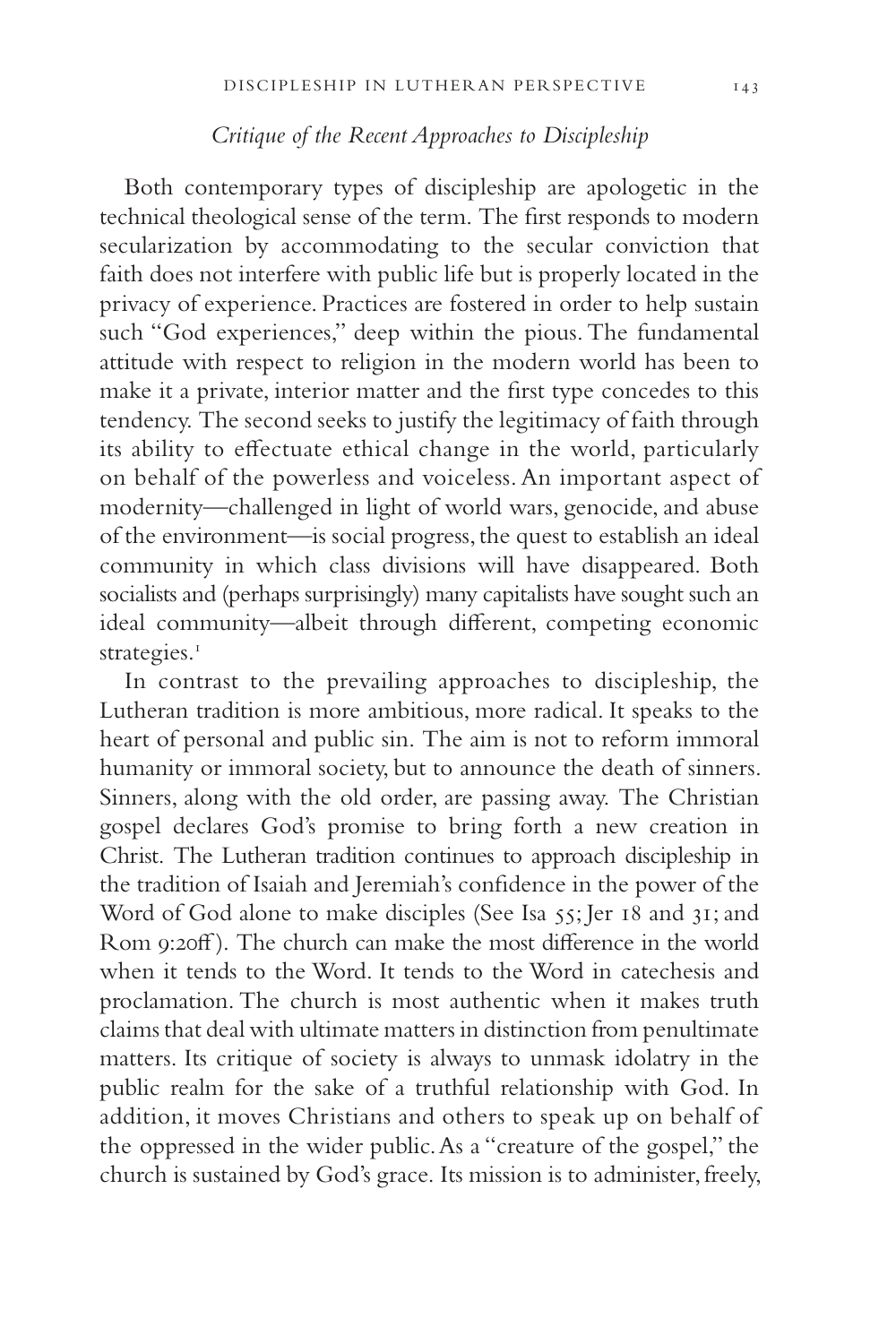this grace to sinners who are in no position to reciprocate with merit. The church offers a genuine alternative community to a politics prone to idolatry and an economics prone to greed. Its uniqueness is found not primarily as an alternative ethical community. Rather, it is a community established through the Word, a recipient of grace given in the proclaimed gospel and administered in the sacraments. Its life is grounded in God's truth and generosity; its mission consists of sharing this truth and generosity with others.<sup>2</sup> Christians continue to be *in* the world (as God's good creation), yet not *of* the world (as in rebellion against God). Offering no excuse for "quietism," they trust that ultimately God will rectify injustices in his left-hand rule. Discipleship happens best when peoples' horizons are situated and discerned through the variegated and manifold lens of Scripture and guided by properly distinguishing law from gospel. In this essay we will first examine Luther's view of discipleship; then critique the two schools of discipleship mentioned above; and close with a brief elaboration on the alternative suggested here.

# *Luther's View of Discipleship*

Some historians contend that for Luther discipleship was a superfluous notion. In their view, the concept of discipleship adds nothing to ethical reflection that is not already present in Luther's view of the two kingdoms. According to the two kingdoms' outlook, God is working in the political community, God's "left hand," to maintain social order and stability, in which humans can grow and thrive. This kingdom is distinctively a realm of law and justice, an aspect of God's on-going creativity. The purpose of authorities, among other things, is to curb violence so that life can flourish. It is to be distinguished from God's "right hand," in which God offers the means of grace, forgiveness of sins, and new life.<sup>3</sup> For these historians, then, discipleship, conceived as a student's mimetic following of Jesus as a teacher and role model, offers nothing that cannot already be discerned from ethical reflection available in God's left hand. Discipleship in this view distorts the nature of Christian ethics and establishes a hierarchical selfrighteousness.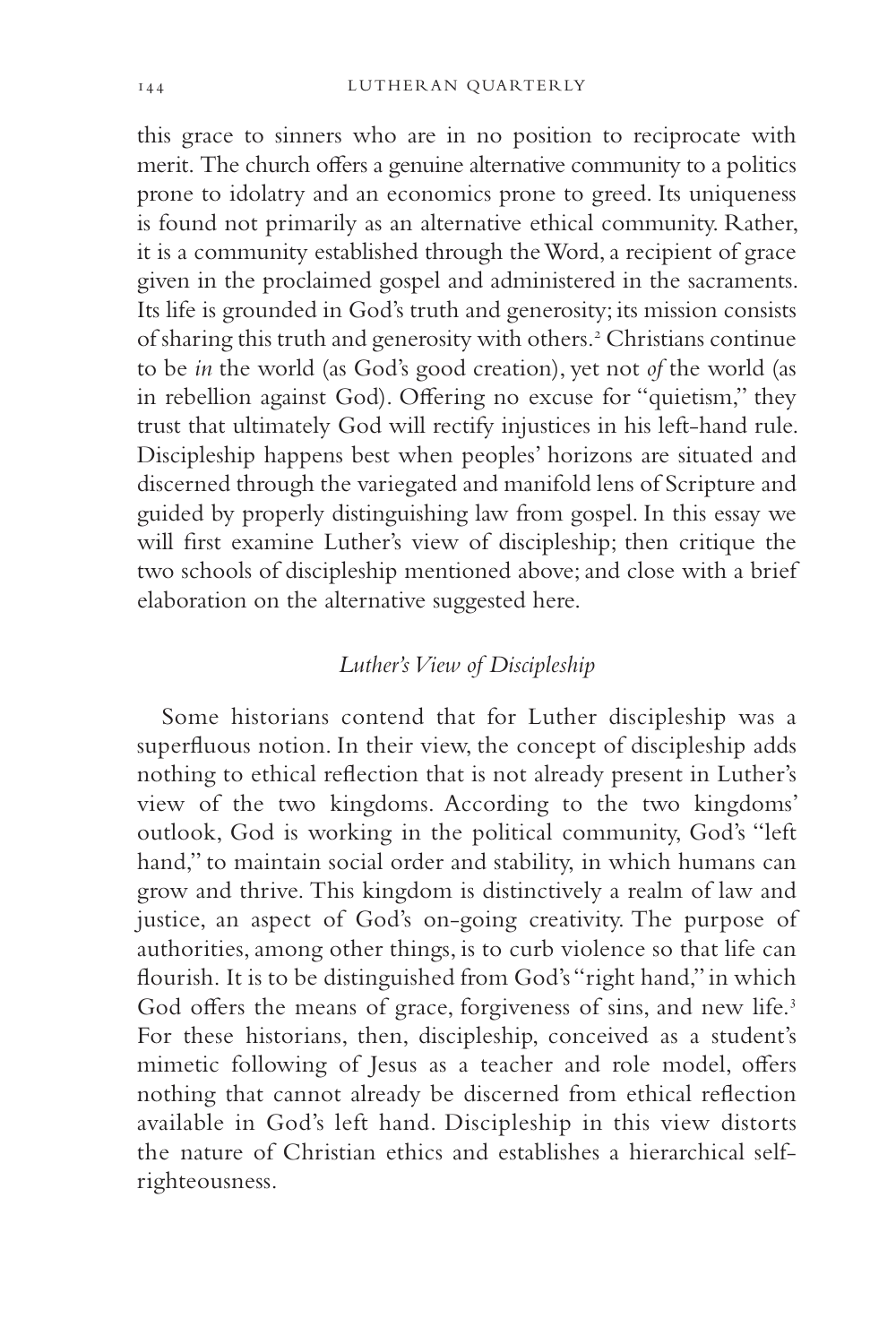Additionally, if discipleship implies self-improvement, moving from sinfulness to righteousness, it is incompatible with Luther's central affirmation that we are ever simultaneously righteous and sinful. Discipleship which conceives the Christian life as continuous growth via learning through trial and error is an inappropriate category to apply to Luther's theology.4 There is no progress to speak of in the Christian life, but instead as Gilbert Meilaender, critiquing Werner Elert, expressed it decades ago, only a continuous oscillation between the accusing law and the comforting gospel.<sup>5</sup>

There is no question that these critiques of discipleship touch on important aspects of Luther's approach to the Christian life. Since the initial impetus for Luther's approach to reformation was his critique of Gabriel Biel's view that God gives his grace only to those who do their very best. All approaches that see the Christian life as one of progressive, or upward growth, must undergo critique. Luther rejected both medieval Roman Catholic approaches to spirituality and renewal movements initiated by reformation groups. Specifically, Luther's critique was leveled against traditional medieval Catholicism, which advocated a two-tiered approach to faith: (1) those who led a distinctive, and superior, "religious life" by following the "evangelical counsels" that included poverty, chastity, and obedience and (2) those ordinary Christians who simply lived their callings in the world.<sup>6</sup> Later, Luther's appraisal was directed against the Anabaptists, who envisioned discipleship as offering an alternative ethical community wholly defined by non-violence. The upshot of Luther's critique was, as is often noted, an affirmation of ordinary life. Imitation of Christ is expressed not by living a unique, "holy" life, antithetical to the world, but that one lives as a "little Christ" right *within* the world, in the specific vocation which God gives.<sup>7</sup>

Carter Lindberg points out Luther's objection to the two-tiered approach to Christian living. Luther observed that it was inherently self-righteous to claim that some Christians, through their selfsacrificial behaviors, are superior to others.<sup>8</sup> Lindberg explains that Luther's breakthrough was based on "the discovery that God's righteousness is a gift, not a demand," and that this "displaces the principle of likeness by that of unlikeness as the basis for fellowship with God. The sinner does not ascend to God; rather, God descends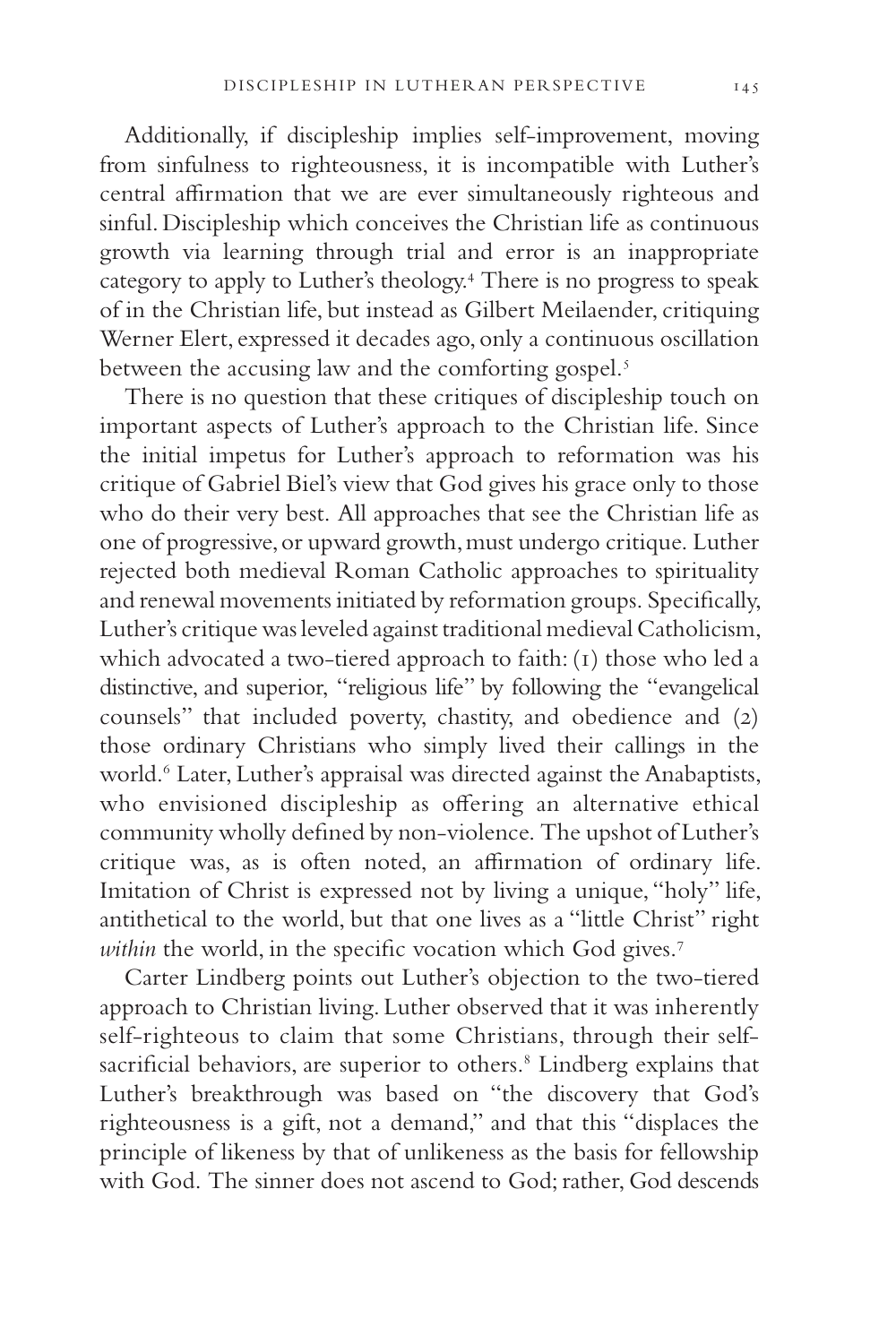to the sinner." Luther's use of biblical "bride-bridegroom" imagery contrasts sharply with the way that other medieval thinkers saw it. For them the bride needed purification. For Luther, as brides of Christ believers are "poor, wicked harlot[s]." Luther reinforces this metaphor with that of "testament" as a monergistic, unilateral giving action of God, a promise. "There is nothing which the sinner can bring to God in order to attain forgiveness—except his or her sin! It is only the ungodly, only the sinner, who is acceptable to God. Paradoxically, to acknowledge sin is to justify God and thereby oneself. 'Real sin,' not likeness to God, is the presupposition for justification."<sup>9</sup> Justification by faith alone allows God to be in charge of the sinner's salvation—allows God to be God, while simultaneously allowing the human to be human. We are one in the same, sinner and saint. It follows that discipleship does not involve growth in holiness as traditional Catholicism with its evangelical counsels or as the Anabaptist and spiritual movements have taught.

Luther clearly was skeptical of human ability to contribute to our growth in the Christian life. He saw that the nature of the old Adam and Eve always to exploit programs designed to improve the lot of nominal Christians. The old Adam and Eve appropriate such techniques in service of do-it-yourself righteousness. Luther approaches the question of discipleship more soberly and more realistically. In the tradition of Augustine he sees that self-righteousness constitutes the core of our sin. This does not mean that Luther lacks a positive outlook on discipleship. His positive teaching about discipleship can best be seen in his reinterpretation of Augustine's view that Christ is both *sacramentum* and *exemplum*. 10 But Christ as example is only understood from Luther's dictum: "It is not the imitation that makes sons; it is sonship that makes imitators." As he states in his 1519 Galatians Commentary (Gal. 3:14),

This faith, I say, was promised in the blessing. Here again, therefore, he [Paul] touches briefly and obscurely on the fact that the Gentiles will be children of Abraham, not because they will imitate him, but because they have received the promise; and that they will imitate him because they will be his children as a result of God's promise and its fulfillment, not as a result of the deeds and the imitating of the Gentiles. It is not the imitation that makes sons; it is sonship that makes imitators.<sup>11</sup>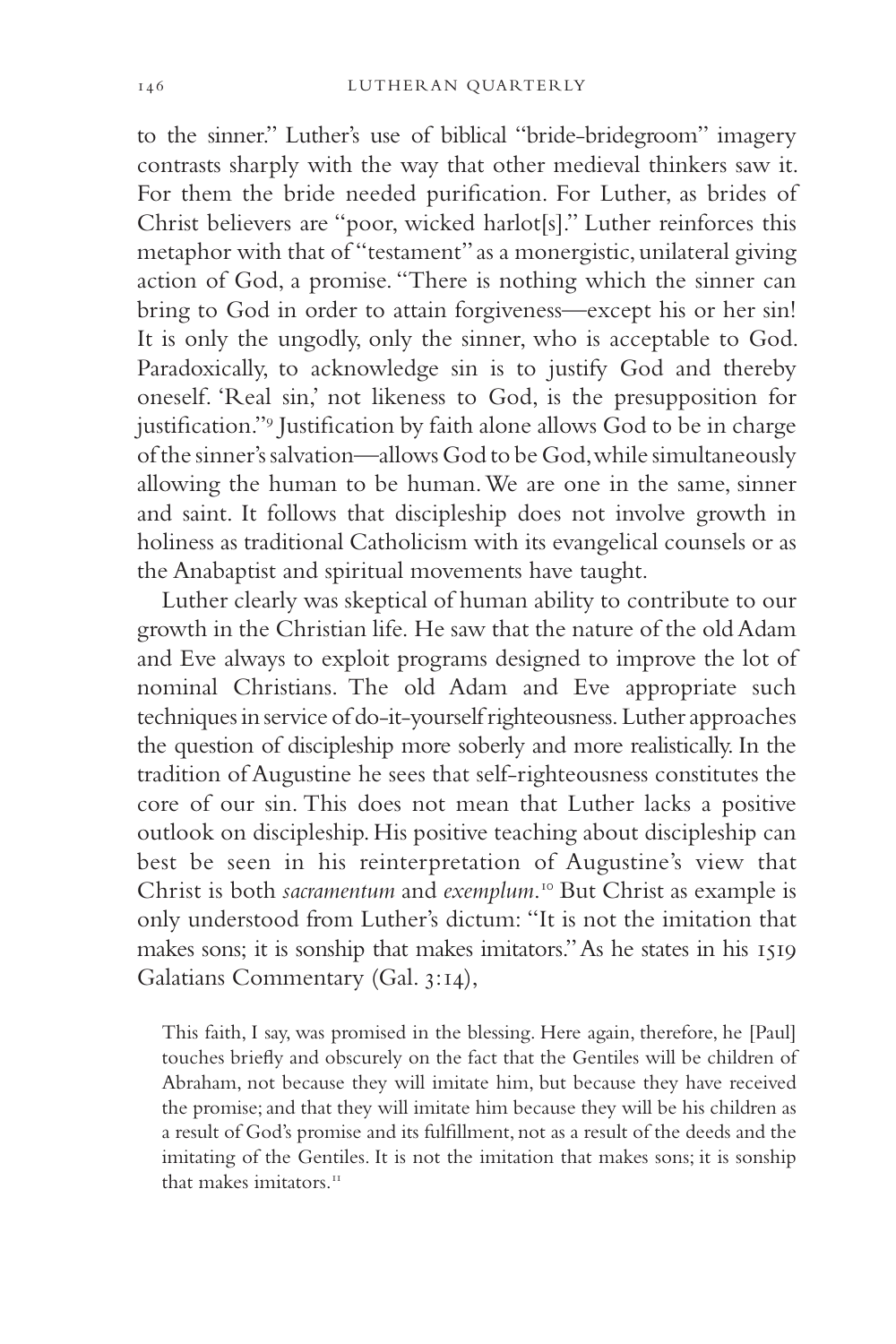Christ as a sacrament means that he is sheer gift. But as sheer gift, he is also the end of our self-righteousness, and thus we as sinners die with him in his death. But we also share with him in his resurrection and walk in newness of life. It is because we are adopted children of God that we can imitate Christ, not vice versa. Christ as our example understood in this way precludes self-righteousness. Christ is not our example in the inherently self-righteous, twotiered approach to Christian life seen in the evangelical counsels or its reinstatement among the so-called radical reformers. Instead, Christ is our example as we live lives of service to others in the various offices which we hold in relation to others.

Helpfully, Oswald Bayer notes that in Luther's view of ethics, the "table of household duties" is balanced with the concept of "imitative discipleship." The household duties ground ethics in the stuff of lived experience, while imitative discipleship provides the criteria by which to evaluate how we proceed in such duties.<sup>12</sup> If imitative discipleship alone were to reign in the Christian life, untethered from the daily obligations of household duties, Christian faith would tilt towards perfectionistic or utopian leanings. By contrast, if the household duties alone were taken into account apart from imitative discipleship, there would be no distinctively Christian standard by which to evaluate problem-solving in life. While for Luther we follow the example of Christ, that does not make us to be Christian. What makes us to be Christian is nothing other than God's favor granted to sinners. It is God's external Word which renews the inner person. And, this Word is not distinguished by its ability to empower us to do good works but instead in that it grants freedom to do them—when and where they are needed.

And this Word proclaimed in preaching or the sacrament grants us new a identity and a shared life not only with Christ, but with those in need. Commenting on the fellowship deriving from the Lord's Supper, Luther indicates that

Christ with all saints, by his love, takes upon himself our form [Phil. 2:7], fights with us against sin, death, and all evil. This enkindles in us such love that we take on his form, rely upon his righteousness, life, and blessedness. And through the interchange of his blessings and our misfortunes, we become one loaf, one bread, one body, one drink, and have all things in common . . . Again through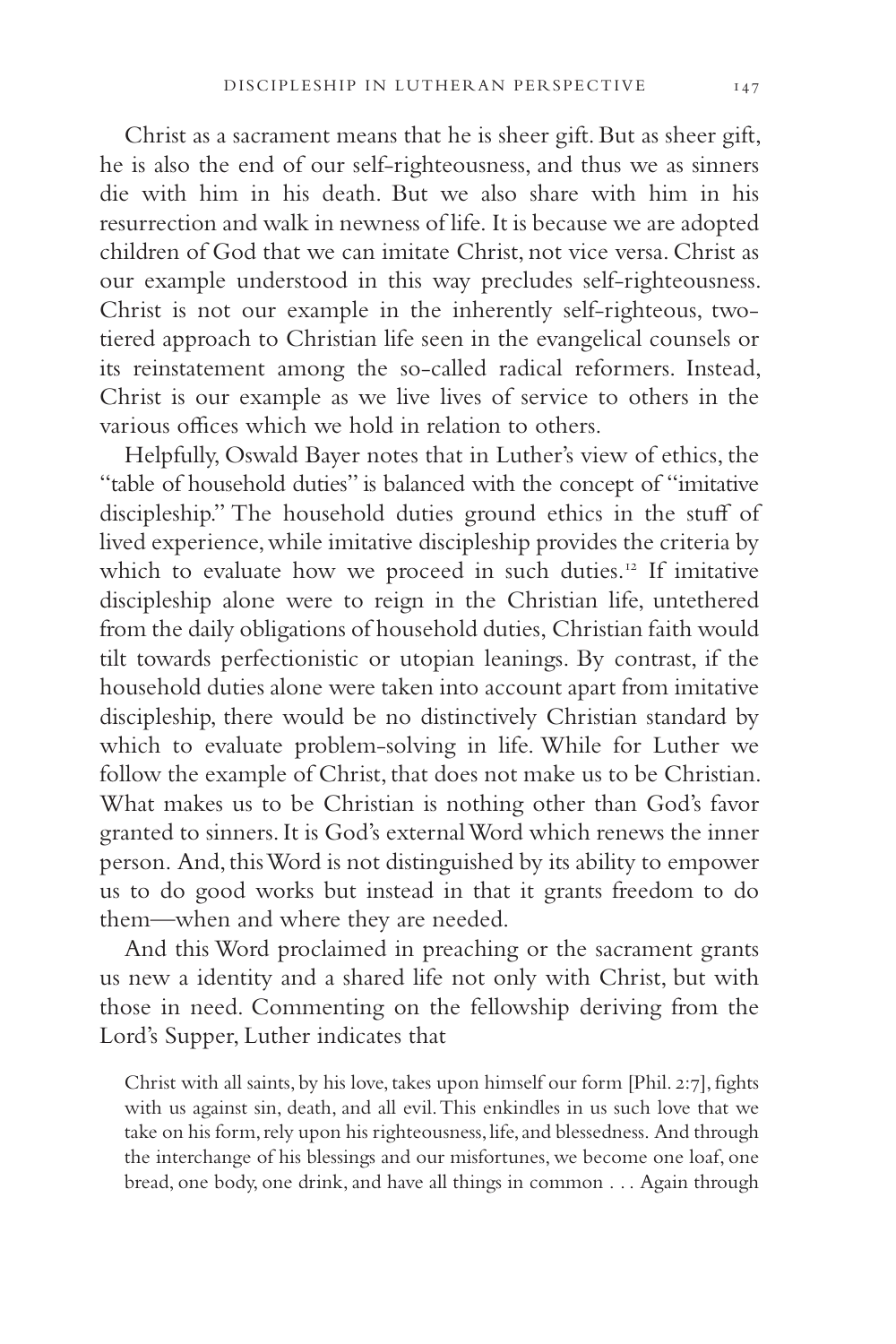this same love, we are to be changed and to make the infirmities of all other Christians our own; we are to take upon ourselves their form and their necessity, and all the good that is within our power we are to make theirs, that they may profit from it. That is real fellowship, and that is the true significance of this sacrament.<sup>13</sup>

Bernhard Lohse notes that Christ as *sacramentum* and *exemplum* was not a holdover from Luther's early pre-Reformation theology but instead a theme by which he understood the Christian ethos throughout his life: "What is important here is that discipleship consists precisely in 'offering oneself to the cross,' not in supplementing the sacramental appropriation of salvation through one's own works. At this important point, Luther not only had adopted central ideas from Augustine, but very early had given them precision in his own way."<sup>14</sup> We offer ourselves to the cross not in that our suffering saves us. Rather, Luther has a realistic conception of life, and alerts us to the reality of conflict and suffering. It is guaranteed that following Christ in the world will garner opposition from the world. To be true to God will provoke opposition from the adversary, who is operative *both* in world and the church (and not just the world). Just as one dimension of Christ's suffering was that of being a faithful witness, which led to his martyrdom, so too our witness may very well make us to be martyrs.<sup>15</sup>

Hence for Luther, Christians in the world encounter suffering and the cross, and are called sometimes to martyriological witness precisely because they are disciples of their Lord. Indeed, a distinguishing mark of the church (one of seven)<sup>16</sup> is "holy possession of the cross" in which believers "endure every misfortunate and persecution . . . . by inward sadness, timidity, fear, outward poverty, contempt, illness, and weakness, in order to become like their head, Christ. And the only reason they must suffer is that they steadfastly adhere to Christ and God's Word, enduring this for the sake of Christ."17 Indeed, if there is any analogy that exists between the Christian and Christ, it is not established by growth in holiness but instead by suffering—we are being conformed to the image of the crucified.<sup>18</sup> Properly speaking, it is not we but God who makes us to be Christ's disciples.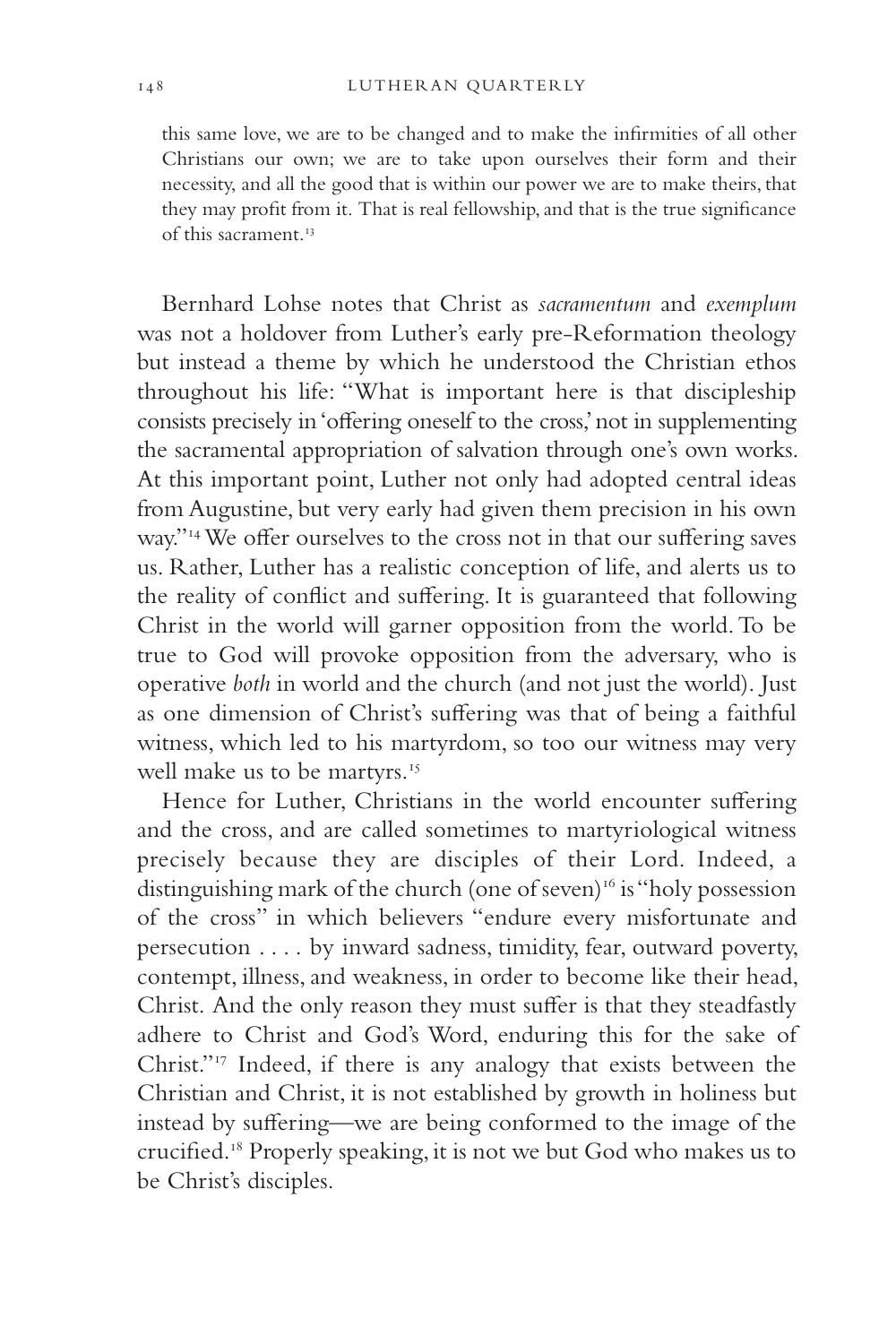In spite of his criticism of growth, when it is evaluated on the basis of likeness between our achievements and the achievements of Christ, Luther claims that we make "some progress" in the Christian life.19 That is, the Christian life is no perpetually reoccurring oscillation between law and gospel, accusation and liberation. Not oscillation but simultaneity—*simul iustus et peccator*—characterizes Christians, even when they flee from God as wrath to God as mercy. Nevertheless, it is precisely God's Word defining this *simul* that opens another dimension—the horizon of living *outside* oneself, first of all in honoring God, the source of goodness, and second, in serving the neighbor. As new beings, we are not trapped in the oscillation because the gospel's goal is to effectuate trust in God's promise which allows us to live outside ourselves in God and the neighbor. Or, as Gerhard Forde put it, "There is a kind of growth and progress, it is to be hoped, but it is growth in grace—a growth in coming to be captivated more and more, if we can so speak, by the totality, the unconditionality, of the grace of God. It is a matter of getting used to the fact that if we are to be saved it will have to be by grace *alone*."20 In other words, if I thought I needed grace yesterday, I need it even more today. But even with this conviction that we do make some progress, a growth in grace, there is no empirical gauge by which to measure the impact of this growth on our behavior. Perhaps we can notice over the decades that we have grown to some degree in being more patient. The degree to which we are where God wants us ultimately to be is solely in God's hands, however, and not in our estimation. Luther's insight is always that old beings are prone to self-righteousness, especially in religious and moral matters. Luther will have nothing to do with that. We walk by faith—all of our life is in God's care—and not by sight, namely, our ability to measure and master our progress.

Lutherans should not give up on the language of discipleship, first of all, because that discourse is so closely bound to the identity-formulating narratives of the Christian New Testament.<sup>21</sup> True, the gospels are primarily about Jesus—"passion narratives with extended introductions."<sup>22</sup> But that does not displace the fact that the gospels provide identity for Jesus' followers. No slacker with regard to the proper distinction between law and gospel, Werner Elert beautifully illustrated this truth: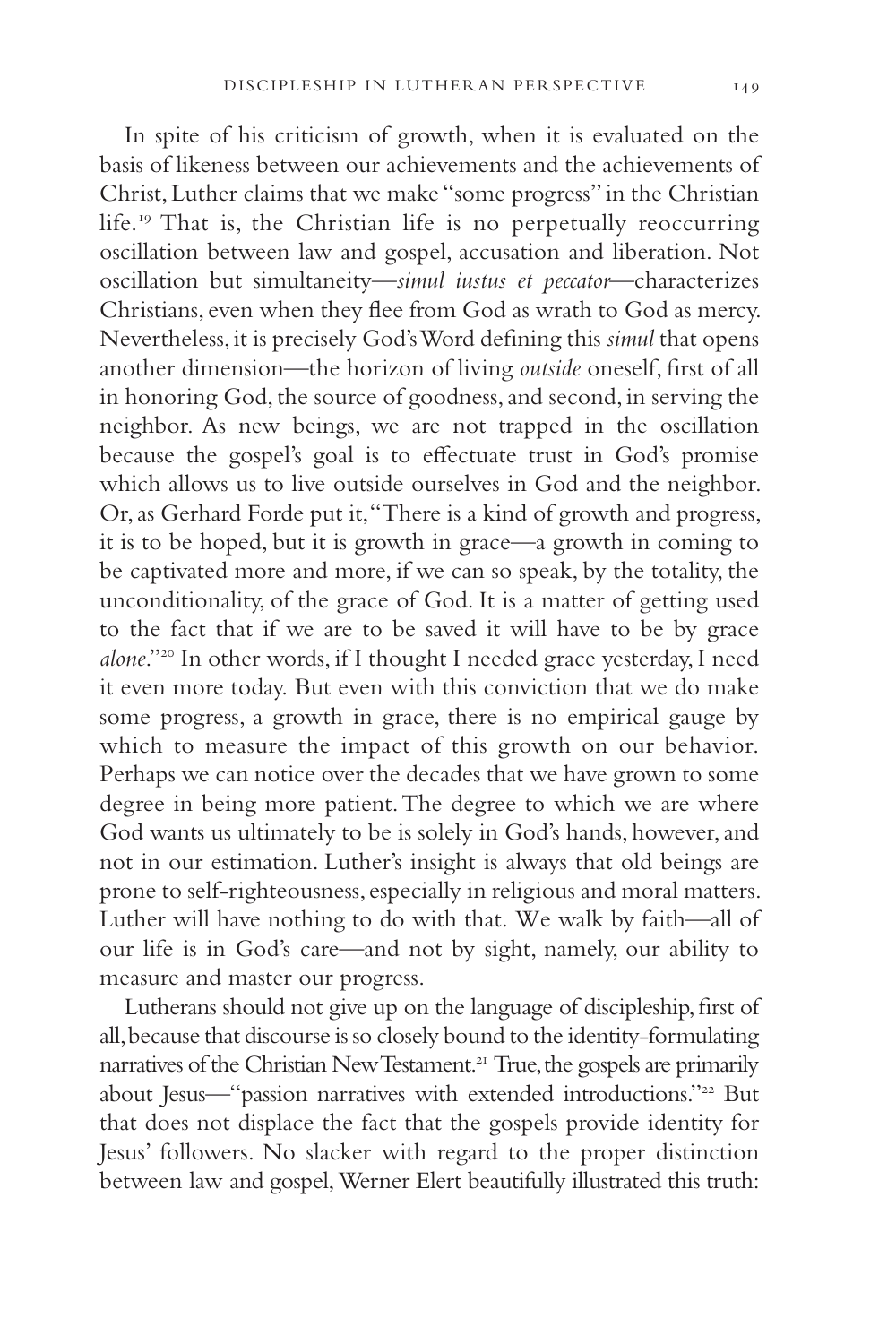Jesus could direct the attention of all who wished to practice them [traits of Christian discipleship] to himself because he was master of these virtues. He could say, "Learn from me." He who learns from him is his *mathetes*, whether this means "pupil" or "disciple." If a pupil has a good teacher he can learn from him what gentleness is or means; the disciple learns from his master how to practice it. To preach the cross is no simple task and, humanly speaking, Paul did it "masterfully." But in order to bear the cross we do not look to Paul but to Jesus, "the author and finisher of our faith."<sup>23</sup>

Discipleship answers not the question "how am I saved?" but instead "what is my life about?" Ponder the words of Luther's Morning Blessing: "I ask you [God] that you would also protect me today from sin and all evil, so that my life and actions may please you completely. For into your hands I commend myself: my body, my soul, and all that is mine."24 This pithy expression within the context of prayer summarizes Luther's view of Christian motivation. For Luther, the fact that we no longer need to justify ourselves before God liberates our nature: it means that we want to honor and love God for his own sake and thus please him in all we say and do.

Luther opened a whole new way to approach the Christian life when he claimed that before God we live a wholly passive life. While grace is not given to empower good works in the world per se, we can be confident that such grace-filled living will issue in good works—an active life.25 Luther is indeed an "activist"—not primarily as a politician but as an academic, writing with the intent of changing the world. (There is no separation of church and state in the sixteenth century.) The fact that he did not side with the peasants during their rebellion  $(1525)$  indicated his firm commitment for the need for social order.<sup>26</sup> For Luther, no social health can be obtained when everything is marked by social chaos. Indeed, Christ frees us to receive once again the gifts of creation (including order) as gifts—not as threat or idol (to worship or appease or abuse). Nevertheless, from early to late in his career, Luther was concerned for the wellbeing of the poor.<sup>27</sup> Luther's "activism" is highly realistic and tinged not one whit by idealism or utopianism. In it we bear the identity of co-workers with God $28$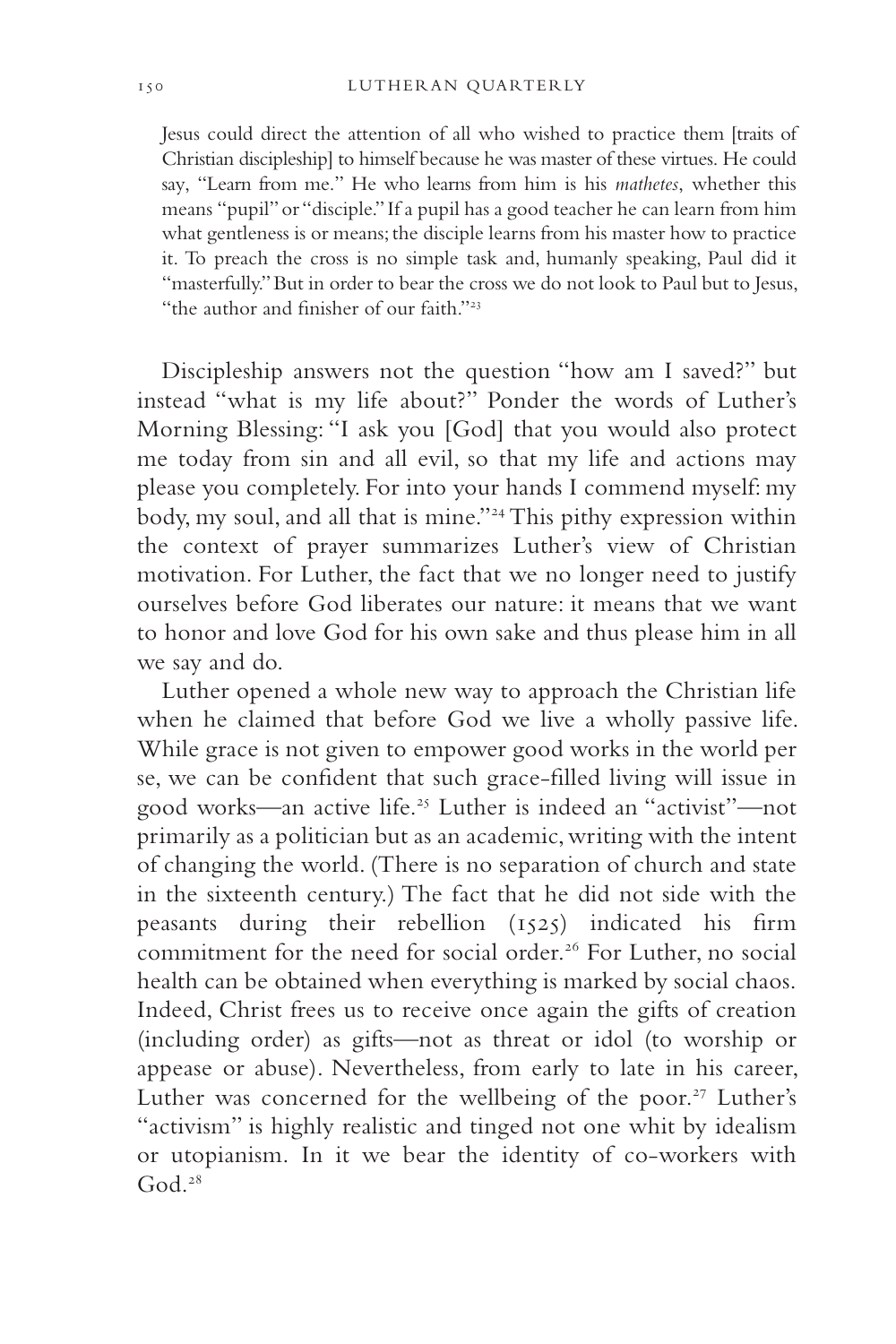#### *Discipleship versus Fixing the Church*

Having summarized salient features of Luther's view of discipleship, we are now in a position to examine contemporary attempts at embodying it. First we will examine the model of discipleship situated by a "God-experience" and then the view which enfolds discipleship within various social agendas. Many appeal to "discipleship" as the cure which can revitalize congregations. They advocate "evangelical style, Lutheran substance"29 along the lines of the revivalism of the North American Evangelical establishment. In this mode of doing church, the church needs a jumpstart for renewal of conservative American social values. The church delivers an experience which Americans want and for which they are willing to give of their time and talents through regular attendance at worship.

In this paradigm for renewal, if specific marks of discipleship are encouraged, then one can expect greater commitment to the church—moving the church from an oasis of members to a strip mall of discipleship. What are these marks? One author notes that there are six crucial characteristics of discipleship: (1) prayer, (2) worship, (3) Bible-reading, (4) service, (5) cultivating spiritual friends, and (6) giving or stewardship.<sup>30</sup> These characteristics distinguish discipleship from mere church-membership*.* For this particular author, membership is about getting; discipleship is about giving. Membership is about dues; discipleship is about stewardship. Membership is about favoring a select group; discipleship is about changing lives.<sup>31</sup>

 In contra-distinction, the Lutheran tradition contends, as the baptismal service proclaims, that church membership entails discipleship. If the church takes the sacrament of baptism seriously, then there should be no difference between membership and discipleship. To be a member is to be a disciple and vice versa. Promises made in baptism and promises made at confirmation are substantially the same as the requirements listed for discipleship above. However, the critique on the part of the "disciple-centered" advocates that the church is now competing with other civic and social organizations merits attention.<sup>32</sup> They may have a point. But if they do, it is a damning critique of our mission and ministry. At what point did we stop seeing ourselves as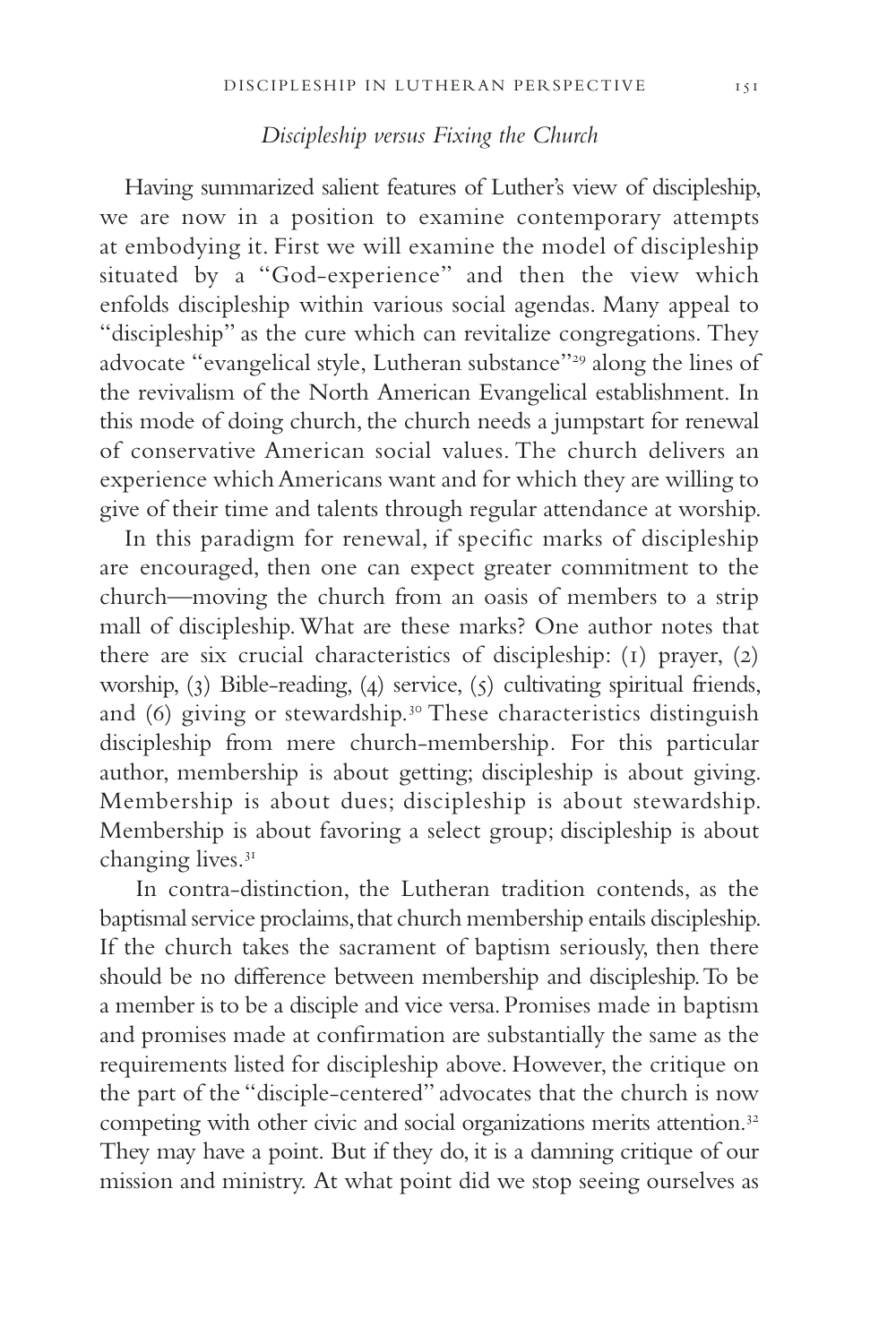a body which deals with *ultimate* matters—God's *wonder* and *mystery* and start viewing ourselves as *penultimate*, one civic organization or club among others? No doubt, the church as an institution in this world has a civic dimension to it—but is that or should that be the only reality that we encounter in the church? Even more to the point, have theologians contributed to the loss of the church's identity and focus on ultimate matters?

If our congregations have become clubs—perhaps something akin to the Masons which also promotes good ethics, fellowship, and a "spiritual" dimension to life—it would only betray that we no longer believe the proclamation of the baptismal liturgy or the Lord's Supper. Apparently we speak words that claim salvific efficacy—dealing with ultimate (not penultimate) matters, but we do not believe them. Employing the language of salvation without actually believing it is most sad and troublesome. It would betray that we have become the hallowed-out shell of a church.

Adherents of the "discipleship model" of congregational reform and church renewal are greatly concerned about the church's losses. All mainline Protestant churches are losing members and no churches, including Evangelicals, are growing at a rate that would match the overall population growth of our country. The urgency of these reformers and the attempt to establish discipleship as an alternative to membership is understandable. Still questions remain: Is discipleship something different from membership? Does the technique approach to discipleship work? Can the rhetoric of discipleship fix the church?

The rhetoric of discipleship may seem fresh and new. But historians will tell you that the church has heard it before. Current approaches to discipleship are similar to Spener's proposals for reform in *Pia Desideria* (1675). The new pietism links itself to the old by its focus on *experience*. 33 The contemporary practices of discipleship aim to sustain the private "Jesus" experience. This formula for revival is similar to the program of revival advocated by the nineteenth-century American revivalist Charles Finney. It is not miraculous.34 What Finney did not say explicitly is that you can manipulate a revival with the right instruments and tools (like the mourner's bench). Today's way is primarily through praise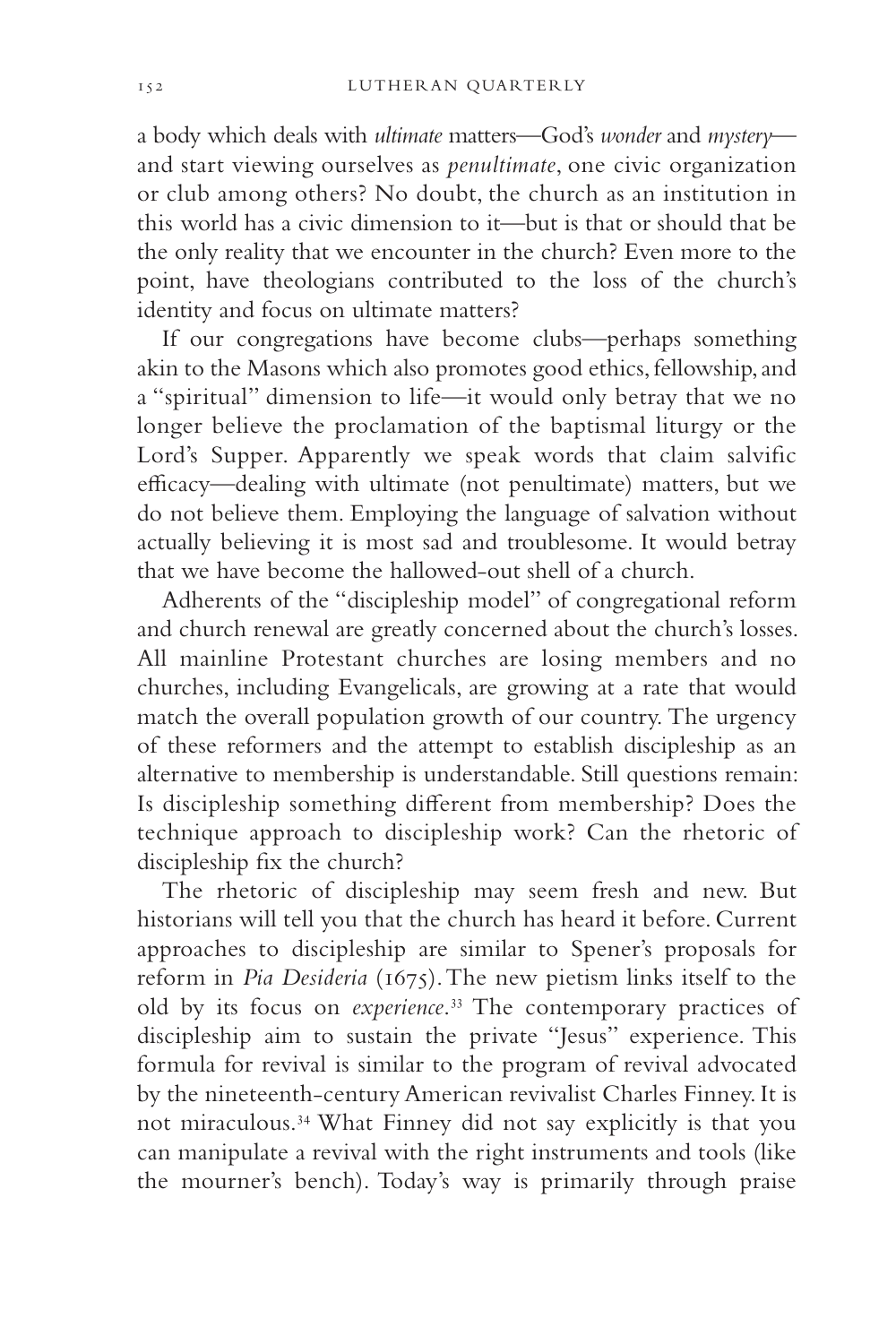bands, big-screen video presentations, and flashy showmanship. Post-1950s Lutherans eschewed the legalistic pietism of its past. Today's pietism likewise eschews such legalism which had been centered around policing card-playing, dancing, and drinking, and offers instead a highly therapeutic, upbeat, can-do approach to faith. Given Luther's marks of the church, what is strikingly different between Luther and the new pietism is that the new pietism is a "cross-less" Christianity. It is exactly the criticism that Bonhoeffer leveled toward American Christianity (seen for example in Harry Emerson Fosdick's upbeat, low-stakes moralism at the Riverside Church).<sup>35</sup> Bonhoeffer's digs against cheap grace should not primarily be seen as targeted against Luther (certainly Bonhoeffer himself did not see it that way), but instead against his own safety-seeking Confessing Church as well as the heritage of Schleiermacher and Protestant Liberalism in general for which religion is adapted to the needs of the "cultured dispersers" and rendered completely harmless and voiceless in the process. For Luther, there is no forgiveness without repentance, no grace without the cross. Possibly from the perspective of the new pietism's therapeutic moralism, the cross does not sell.

The "discipleship model" of congregational renewal is pietist because it builds into its diagnostics an inherently two-tiered hierarchy between those who are the disciples versus those who are mere members, rather than seeing all in the church as disciples (even if some seem to take their discipleship more seriously than others). Can such self-righteousness serve the church? Is "discipleship" here really discipleship or is it more akin to the values of the scribes and Pharisees (even though clearly it does not intend to be that). Likewise, pietism takes leave of an external Word and seeks refuge in a specific inner, psychological *experience*—for many Americans, accepting Jesus as one's savior, or as presented here, a more generic "God" experience. Historically, confessional Lutherans have distanced themselves from this approach because when experience is singled out as the source of truth, we end up on shaky ground. Experience is fickle. It comes and goes; often it deceives. Against the spirituality of inner experience, Lutherans have historically appealed to the external Word as the source of truth.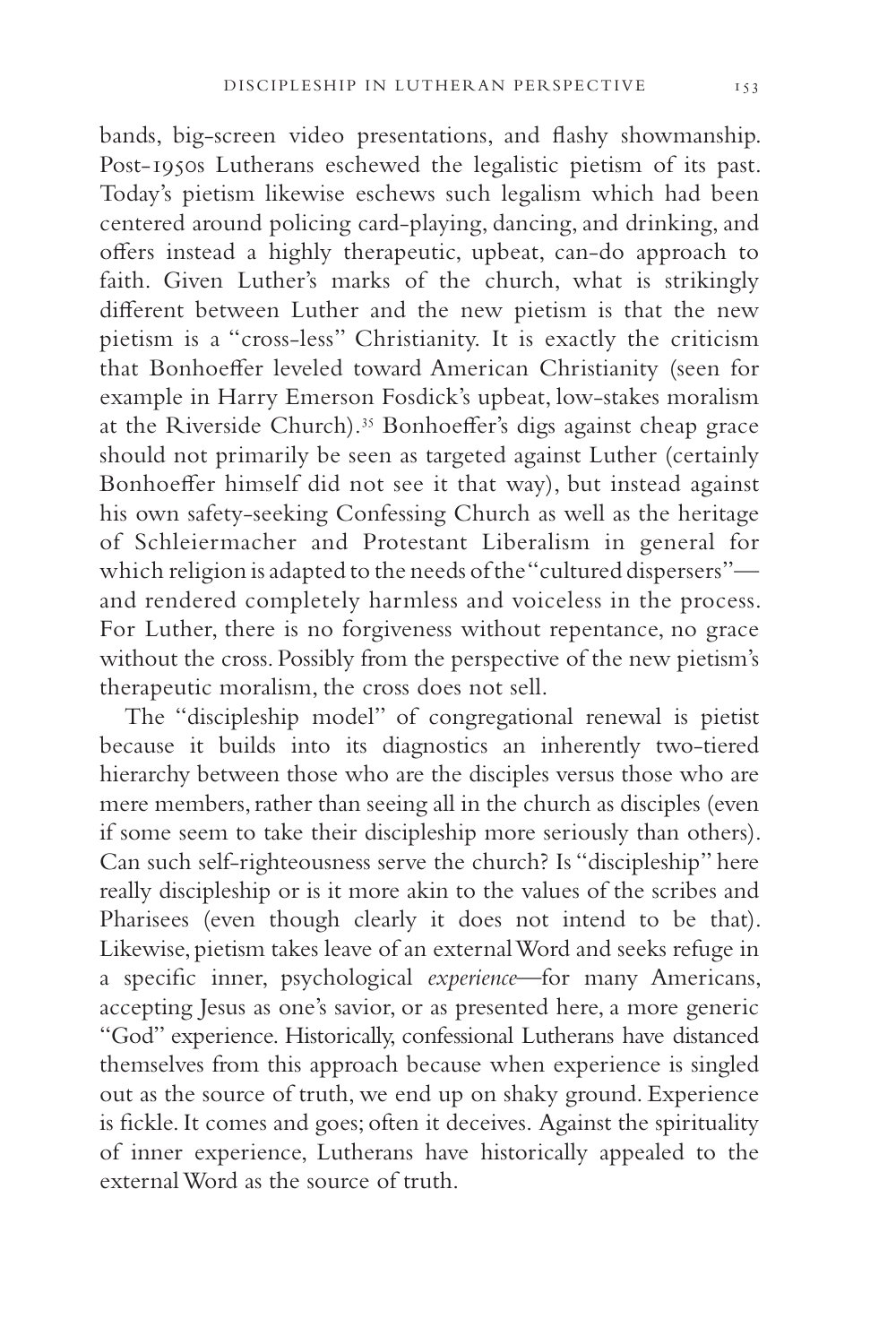There is no question that the church needs renewal. The question is whether or not the church can trust the *Word* to renew the church. The church may have lost confidence in the Word. Lack of confidence says more us than about the Word of course. About such an experience the Word of God is not silent. God's Word promises to kill and make alive. As law the Word of God judges our lack of confidence, but only that as gospel it might enliven our trust in the saving power of Jesus. Remember how it was for the disciples of Jesus in that frightening storm at sea. In panic they had awakened Jesus, "Lord, save us. We are perishing?" To which the law of God asked, "Why are you afraid, you of little faith?" (Matt 8:18ff). The law of judgment was not, however, Jesus' last word to them. He went on to save them from the raging storm, to their utter amazement (Matt 8:26–27).

### *Discipleship versus Fixing the World*

The other route of "discipleship" current today seeks to fix not the church but the world. Frederick Schmidt calls this the "issuedriven church."36 These church leaders do not place themselves within this new pietist camp. It is not as if they are insulated from pietism, but theirs is a pietism of a higher order. More than a private "God experience" it seeks to make the world peaceful and just. Accordingly, the church is an instrument by which to create genuine moral community on earth. If the new pietism centers faith not in Word and sacrament but in experience, then this more sophisticated moralism centers faith in moral transformation, the promise of an ideal community. Discipleship here is best seen as doing ethics within a community of moral deliberation.<sup>37</sup> Or as Kant said, "The true (visible) church is that which exhibits the (moral) kingdom of God on earth so far as it can be brought to pass by men."38

Who doesn't want a world of peace and justice? But how do we get there? Conservatives and liberals both have a formula to accomplish this. As different as the formulas may be politically, they share a common orientation. Both conservatives and liberals spring from the *common* heritage in Enlightenment thinking. It affirms individual autonomy, in opposition to unfair and artificial hierarchical class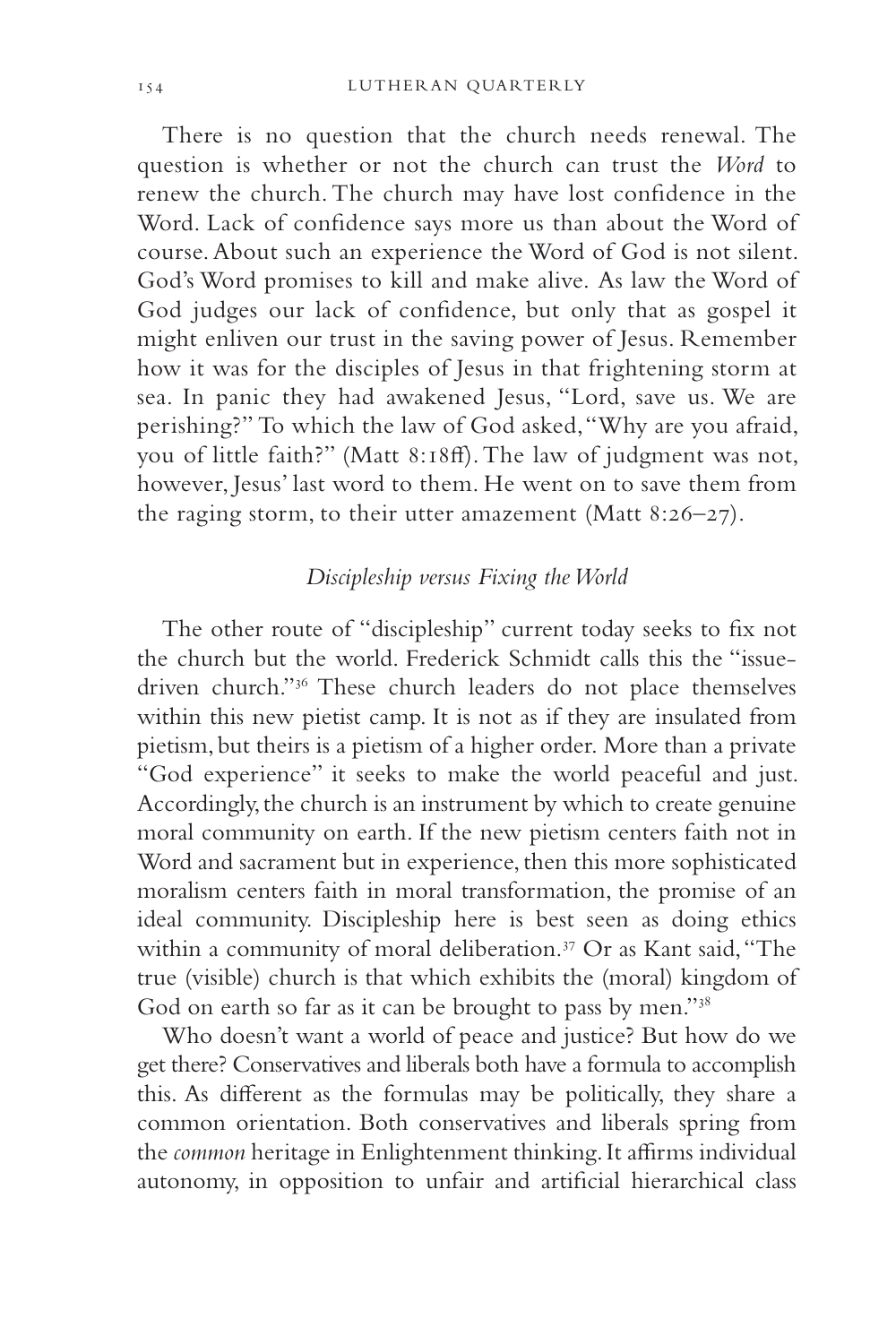structures, and a capitalist economy (which likewise is perceived as a better alternative to feudalistic economics). Historically, the Republican vision of the ideal world is invested in a laissez faire, hands-off approach to the free market, confident that wealth will trickle down to the lower classes. As well, the Republican vision champions the traditional family as a safe environment for child rearing. In contrast, Democrats tend to affirm government regulation of the economy with transfer payments for the least well off, along with affirming a hands-off approach to family life as private matter.<sup>39</sup> In either case, under administrations of *both* leading parties, the rich become richer and the poor poorer.40 That phenomenon is not likely to further peace and justice, either in this country or the world. The political right and left should be seen less as genuine alternatives and more as extremes of the same thing—both autonomy and capitalism are non–negotiable in each view. It is merely to observe that God's promise of the kingdom to come demythologizes political programs, left and right. They do not usher in the kingdom. Political visions deserve to be debated on the ordinary basis of what serves the common good of the temporal order, most justly and peaceably.

The current movement to view congregations as centers of moral deliberation—presumably not in opposition to congregations as centers of Word and sacrament—needs to be examined critically from a theological perspective. More specifically it needs to be examined in the perspective of the classical Lutheran insight regarding God's two kingdoms. For all the criticism that the doctrine leads to quietism, its concern has been to liberate Christians from post-millennial fantasy for the genuine care for *actual* (not hypothetical, idealized) flesh and blood victims. Further it seeks to instruct the Christian community that the creation is most effectively cared for through worldly means. On its face, moral deliberation sounds like a good thing. But under closer scrutiny several problematic concerns arise.

First, counter to many convictions, moral deliberation is not something for which Christians, or anyone else, need to strive. It is a given, a fact of life. All human communities deliberate morally hospitals, businesses, universities, and the government have codes of ethics and often committees set aside to ponder the ethics of specific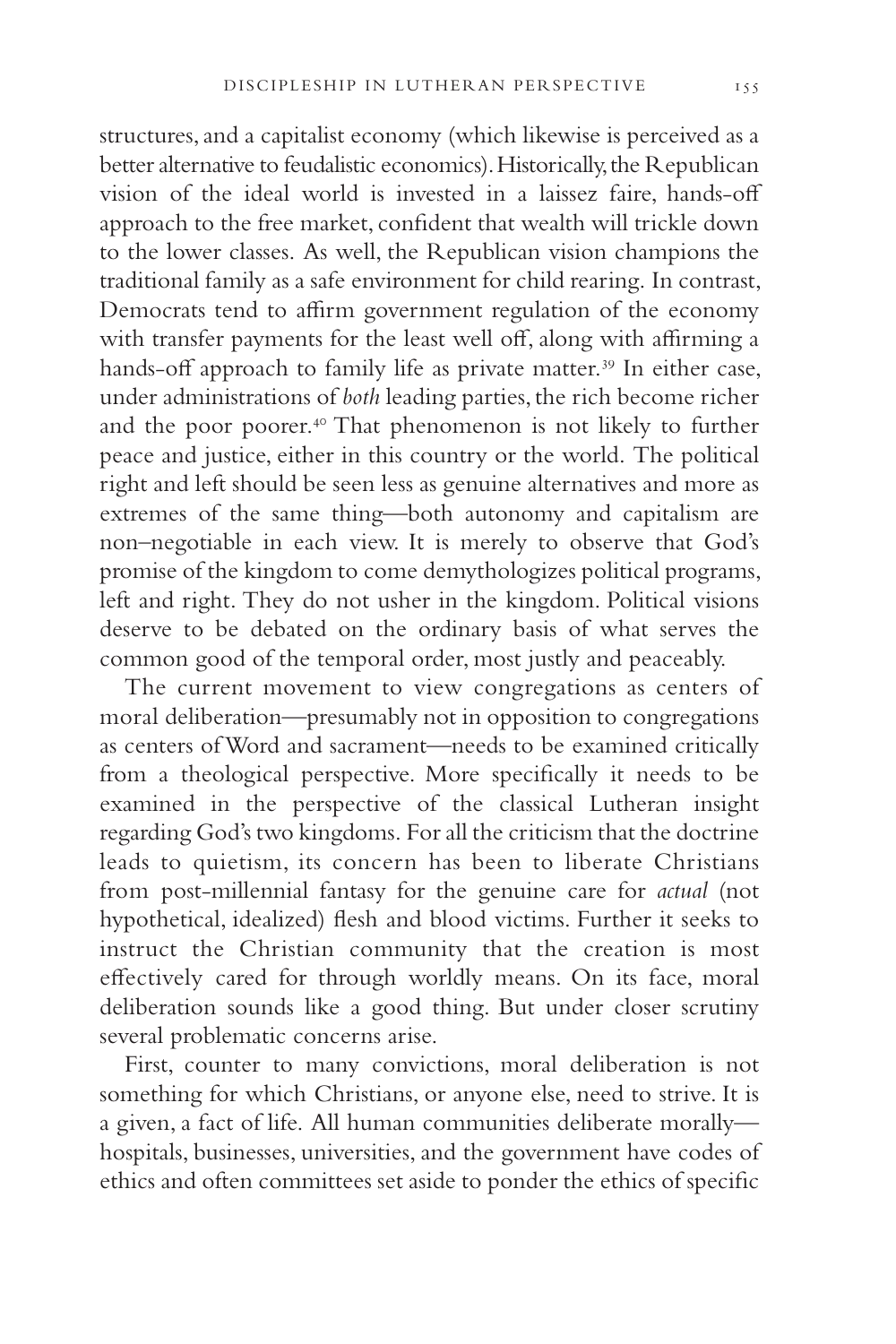decisions and goals. Likewise, congregations have always had to deliberate over stewardship of financial and other resources. Moral deliberation is an "is" that does not need to become an "ought." Unless, that is, we in the church foolishly believe that we can somehow deliberate better than people in the world. Perhaps we believe that we can bring God into the picture and that other communities fail to do this. But if that is our rationale, then I suspect just the opposite obtains. It is not that our moral deliberation in the church makes the world more spiritual but instead the church simply becomes more secular.41 Our nod to the authority of Scripture while doing moral deliberation is undermined by the many different criteria and agendas for ethical assessment brought to the table in moral deliberation. We simply import into the congregation the maelstrom of ethical opinions that is so distinctive of our pluralistic society. Thereby, the Bible is a resource and not the authority when we do moral deliberation. If that is the case, we become more relativistic in our approach to ethics. Relativism may seem to encourage greater tolerance, seemingly an attractive alternative to the moral absolutism of previous generations, but it is more likely that such relativism ironically enervates change agency in the world: at best, we agree to disagree. But that does not result in greater solidarity with victims. Deliberation is relatively easy; rubbing shoulders with people in need is not.

Second, the value of the products of moral deliberation, such as social statements adopted by church-wide assemblies, needs assessment. In higher education, we are constantly asked to assess the effectiveness of our work. We claim to teach—but do our students actually learn? Where's the documentation? It is time to assess: do our social statements do what they are intended to do? Mainline Protestants tend to provide social statements on various ethical matters. However, it is worth bearing in mind that the *active membership* of the Evangelical Lutheran Church in America (ELCA) is a tiny fraction of the total USA population. Rather than centering the witness of the church on what other agencies ought to do, the witness of the church is more profitably spent on what the church *alone* can do. Instead of the church duplicating measures that properly belong to God's left hand rule in the world the church per se should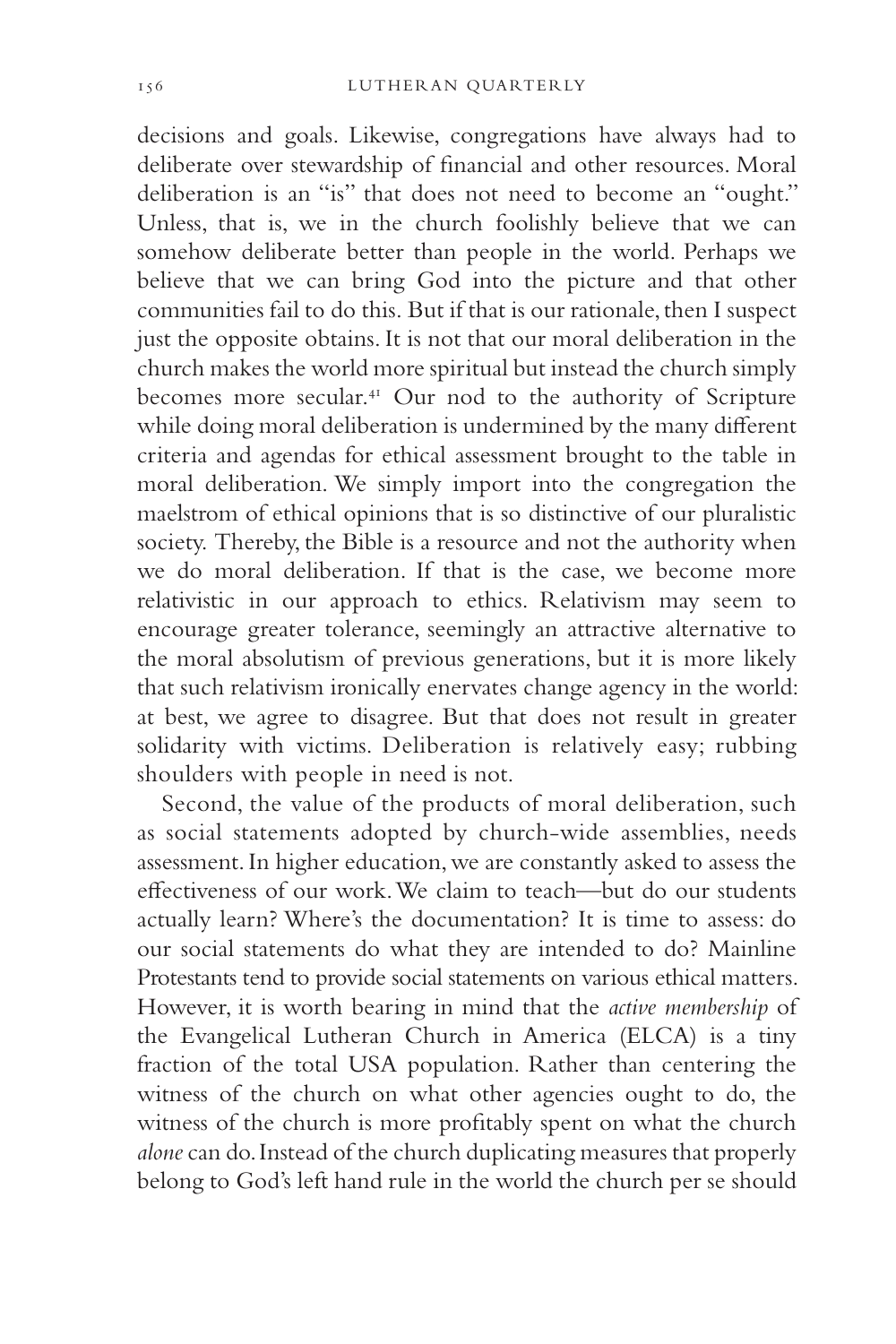primarily focus on *ultimate* matters—God's wonder and mystery and not on penultimate matters. Such a witness would certainly include publically critiquing any politician or government that claims ultimate authority over peoples' lives. That is idolatry, and the church, true to its mission, will publically declare the truth of it.

As believers, we may trust that God is working in the world through the political process and through temporal institutions to establish his righteousness in the world. Not only Christians, but all people are capable of ethical insights—and moral deliberation and action. As active in love, faith works *within* worldly venues on behalf of the powerless, never naïve to the fact that the world—for the most part—prefers the status quo. Our point here is not to argue against ethical reflection in congregations. We certainly are not making the case to privatize faith. The point is simply not to ethicize the gospel. Let God's law be law and let God's promise be promise.

If the church is transformed into another advocacy group, then the message of the church is cheapened and the importance of advocacy is undermined. Churchly social advocates are under the illusion that the church has some kind of big say in the world. In today's world, "Lutheran" is as meaningful to our non-Lutheran neighbors as "Lollards" is to us—and this is increasingly true even in those old guard Lutheran strongholds like Pennsylvania, Minnesota, and Missouri. If we truly care about the world, we are advised to let the church be the church—let it do what no agency in this world can do—bear witness to God's wonder and mystery, not least of which is the mystery of Christ's death and resurrection. There we need to trust that the Word of God can and will change the world as God sees fit.

The church need not compete with or supplement the wisdom of the world in seeking to address temporal problems. God has never abandoned the world. It is not Christians alone who have the motive or the wit to improve the world. And, even if the world cannot be fixed, God provides the world with capable people who help sustain his on-going creativity. Certainly Christians want to work with non-Christians in the world to address social issues. But we should keep in mind the standard of justice, and the quest for equal opportunity and freedom, is not the only way by which to approach such matters.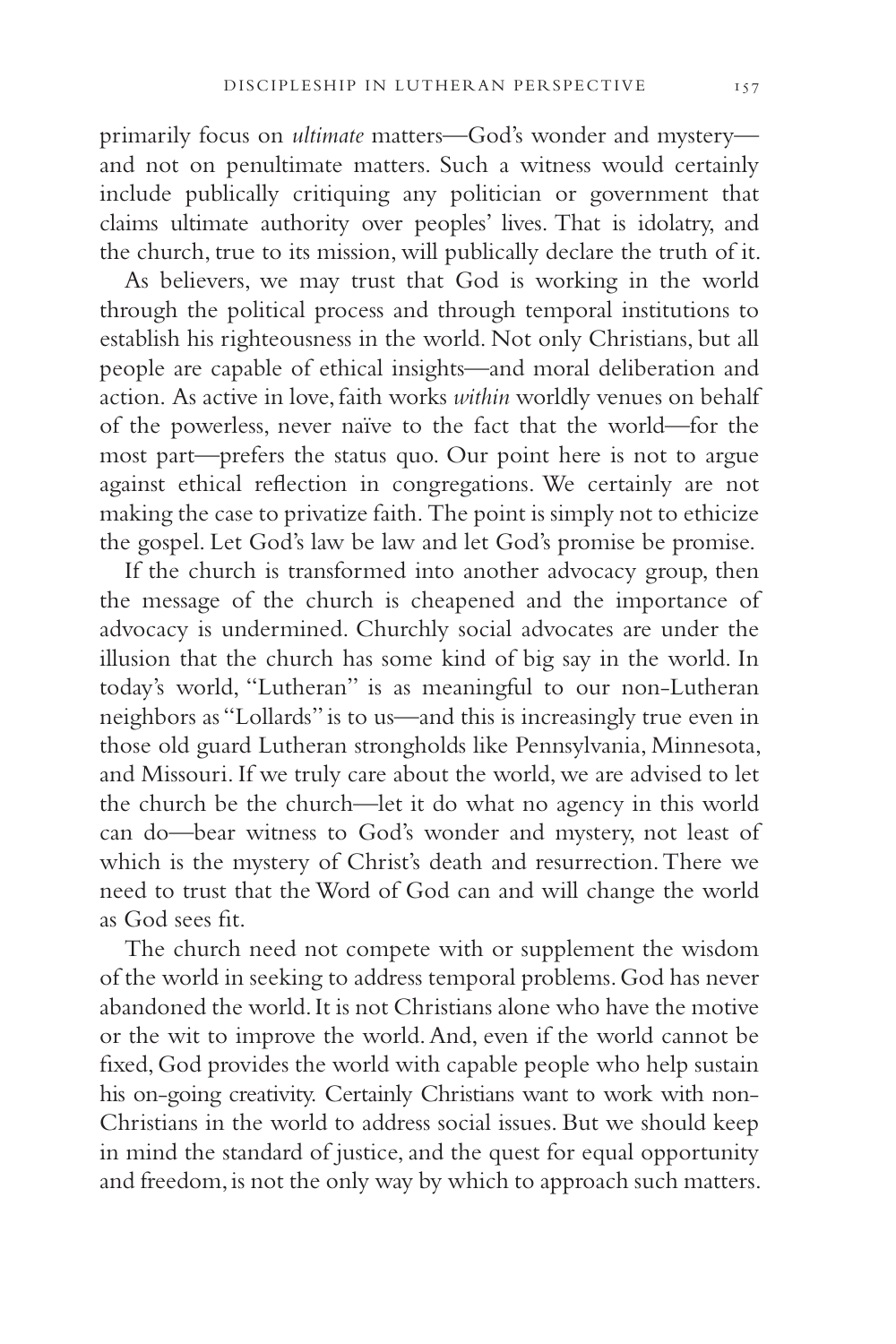Stewardship of resources might prove to be an equally good, if not better, more persuasive and effective strategy. Ultimately, no economic theory affirms that poverty and hunger, for instance, provide efficient usage of resources. When lives are wasted there is an economic incentive to address poverty and hunger, even when the most welloff are oblivious to such needs. It is not in the self-interest of the well-off to remain indifferent.

The church does its calling best not by imitating an advocacy agency, but instead by challenging all powers with the truth that no human power is ultimate and that all human power is dependent on the all-powerful, all-good God to whom all humans should be grateful and to whom they should render their worship. The church has no more important mission than to challenge such penultimate powers with what is ultimate—God himself. So, akin to Bonhoeffer, we need to ask the state to be the state and not pretend to be its own self-serving cult.<sup>42</sup> Unfortunately, for many, the rhetoric of "moral deliberation" comes across as more an attempt to alter the fabric of the church along the lines of a partisan progressive social agenda rather than an attempt actually to help the world. In wider society thoughtful people of good will are bound to disagree about the means of, as well as the ends for, social justice and improvement and such rifts are best handled in wider democratic society and not the church.

# *The More Promising Approach to Discipleship*

Where do we go with respect to discipleship? How might we be true to Luther's view of discipleship? Given the challenges facing today's church—long in the making—the "solution" I propose will appear ridiculous: Can we trust the Word? Will we tend to it and preach it—*let it have its way* with us? We have lost confidence in both tending to the Word and preaching it. By tending to the Word, we must seek to cultivate a renewed catechesis.

Most people leave the church not due to burnout but indifference. If we are one more agency or club among many, we have no right to insist that people stick with it. The more promising approach is to tend to the Word, allowing people to walk within the thick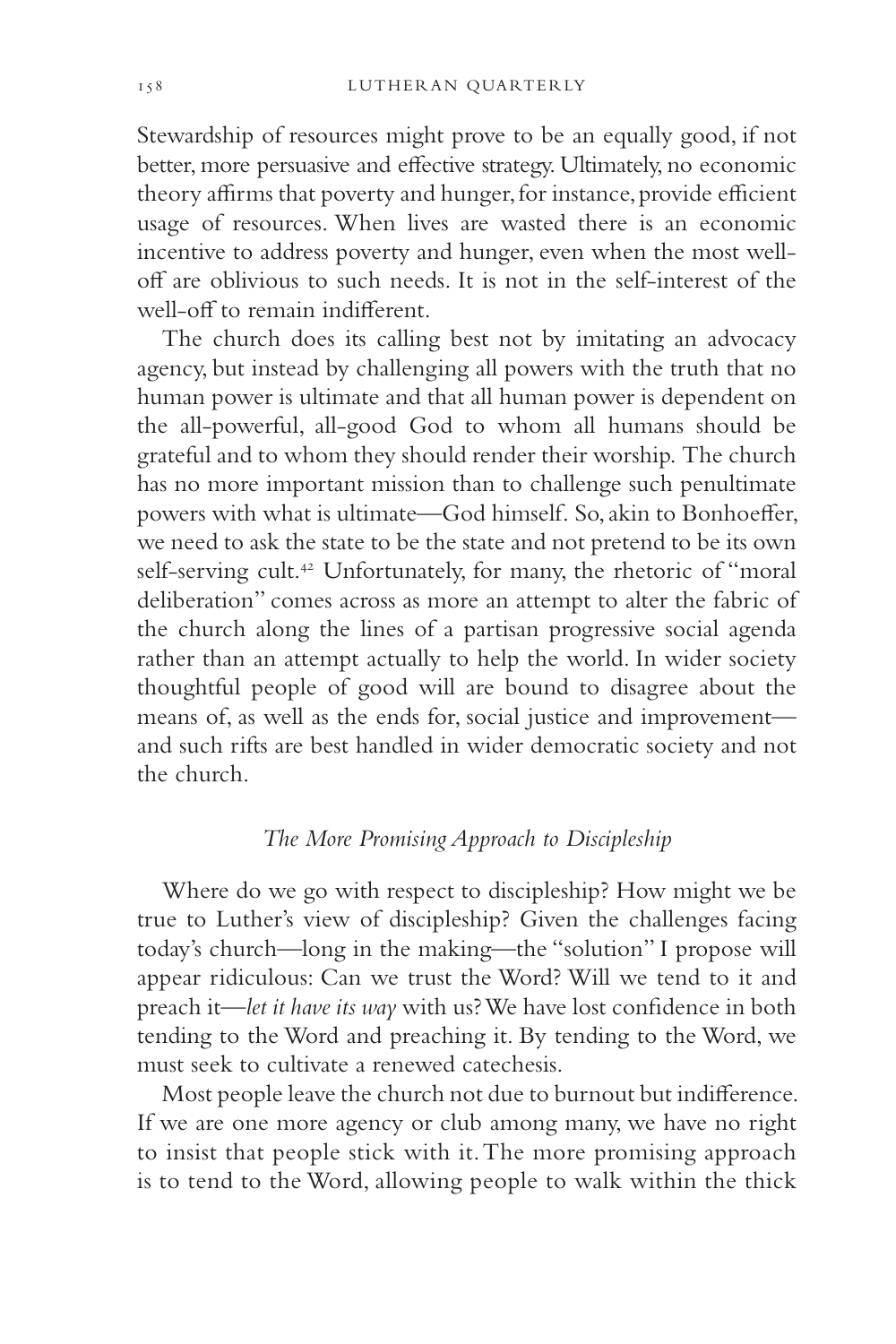narratives of Scripture—to see themselves in the accomplishments and failures of Israel's history and the early church, to see themselves as Jesus' sometimes brash, sometimes cowardly disciples and to learn from him. Imagine the vitality of a church membership engaged with the prophetic books of the Bible, believing that they speak to us and challenge us, every bit as much as they spoke to Israel of old. Imagine a church membership that has learned to express joy and grief as we pray the Psalter and meditate on Wisdom literature. What if it were to get in our imaginations that Revelation's longing for Christ's return is our longing? Wouldn't the promise of it compel the leaders of the church to tend to the biblical story as though it were the story of disciples today? The Christian Scriptures make ultimate claims on believers. In that way people will see penultimate matters in a new light: the life of the disciple is not about religious self–improvement, but about the freedom of trusting God to be God and taking care of his creation.

When Scripture is at the forefront of our imagination, we have a compass by which to discern our discipleship to Christ, wherever we are called in the world. There is no "one size fits all" here. Instead, how we juggle our responsibilities, and the accountability which we have before God and the world, measured in tandem with our abilities, can only be discerned by us. This is no license for relativism. God's commands stand. However, our assessment of how each individual is to live as disciples of the crucified Lord, within the places where each lives will be distinct, just as Peter's, or Mary Magdalene's, or Paul's ministries were different from one another. Each bears witness to Jesus, but each does so in his or her own way. Clergy need to be at the forefront of educating youth and adults, inviting them into the horizons and depths of Scripture.

However, we must also preach law and gospel so vitally that God's promise may clearly be heard by sinners who are, for all practical purposes, lost in hell. Our preaching is not simply to keep cantankerous people at bay or entertained. There is no technique by which to fix the church, any more than there is a technique to fix the world. In fact, it is not our job to redeem God's creation. As citizens, disciples of Jesus, like all other citizens, are obligated to speak out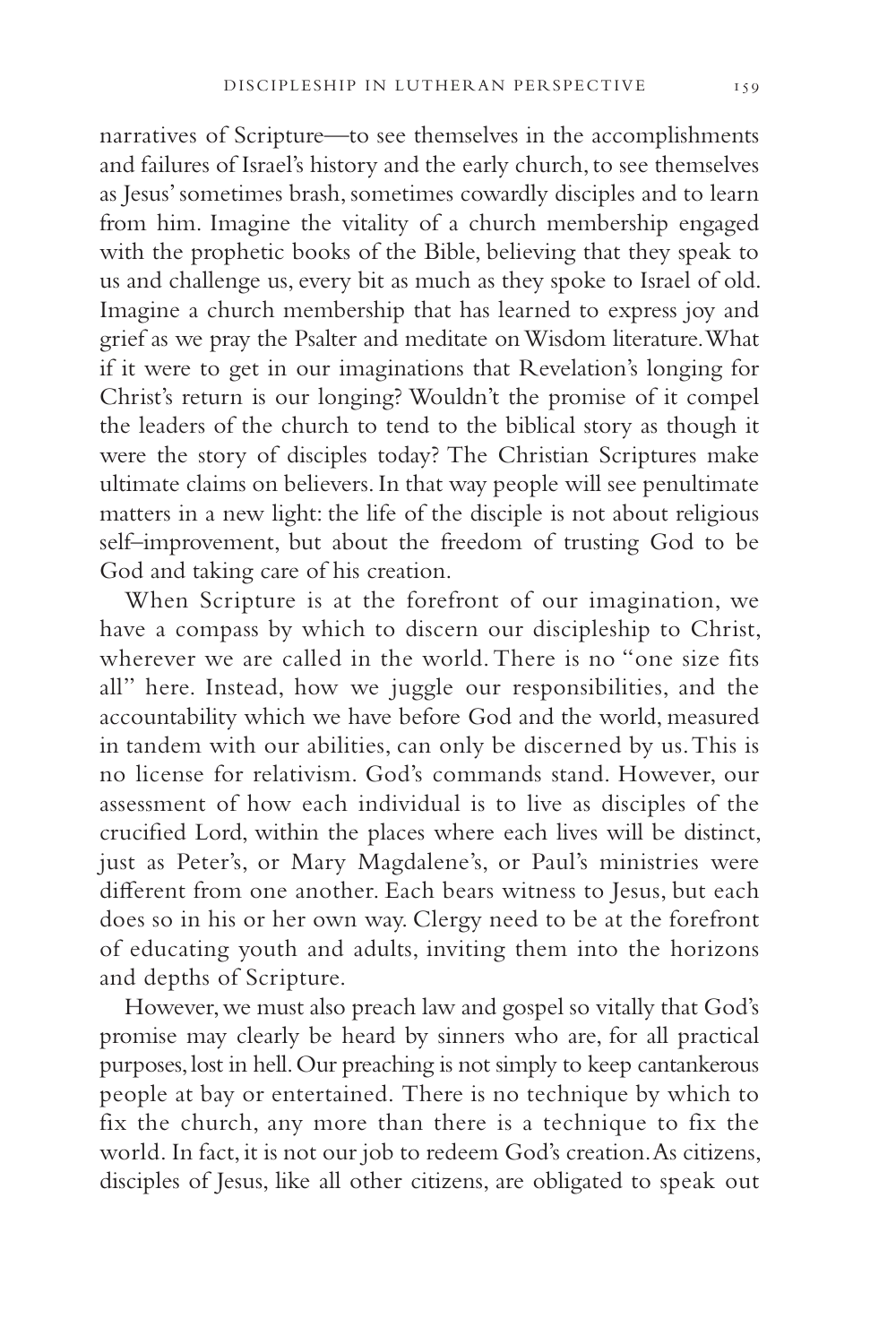against injustice as it is encountered in social structures. In living out the obligation of citizenship, disciples require wisdom, not technique.

And, as disciples in the world, it is our calling to feed the hungry, cloth the naked, care for the sick and imprisoned. "Truly I tell you, just as you did it to one of the least of these who are members of my family, you did it to me" (Matt 25:40). It is appropriate for us, as citizens of this world, to call the powers of this world to accountability on behalf of those whose wellbeing is least well-off. But in so doing, along with Luther, we acknowledge and honor God's right and left hand ways of governance, and do not confuse the two. We are not motivated by the goal of achieving a (post-)millennial utopia but by easing the pain of those who hurt and providing hope to those whose power is limited.<sup>43</sup> Ultimately, it is the forgiveness of their sins for which Jesus died, and not, as Marcus Borg or Benjamin Franklin (who in fewer words long ago presented Borg's image of Jesus as a sage) would have us believe, an egalitarian political community, as desirable as that may be. As the church, the calling of disciples is to administer the office of the keys-to forgive and retain sins.

In so honoring this distinction, we actually fulfill Stanley Hauerwas' admonition to let the church be itself.44 That is, the church continually witnesses to ultimate and not merely penultimate truths.45 But we stand against Hauerwas at the point where he truncates his own conviction, seeing the church as a "political alternative."46 The church is not a political alternative, as, perhaps say, Vatican City is with respect to Italy. Instead, it is in the world as witness to the King of kings and Lord of lords, whose coming reign shall last forever.

We have lost confidence in the gospel; we have been so seduced by the world's promises, whether they are the promises of therapy or politics or the economy. If we tend to the Word, there is promise that the Word itself will open us up from the inside out—just as it did at the time of the Reformation—and use us to change the world. To be wrapped up in the Scriptures and in their proclamation of good news may occasion the change which we seek. As Klaus Schwarzwäller puts it, we would move from kneeling (prayer) and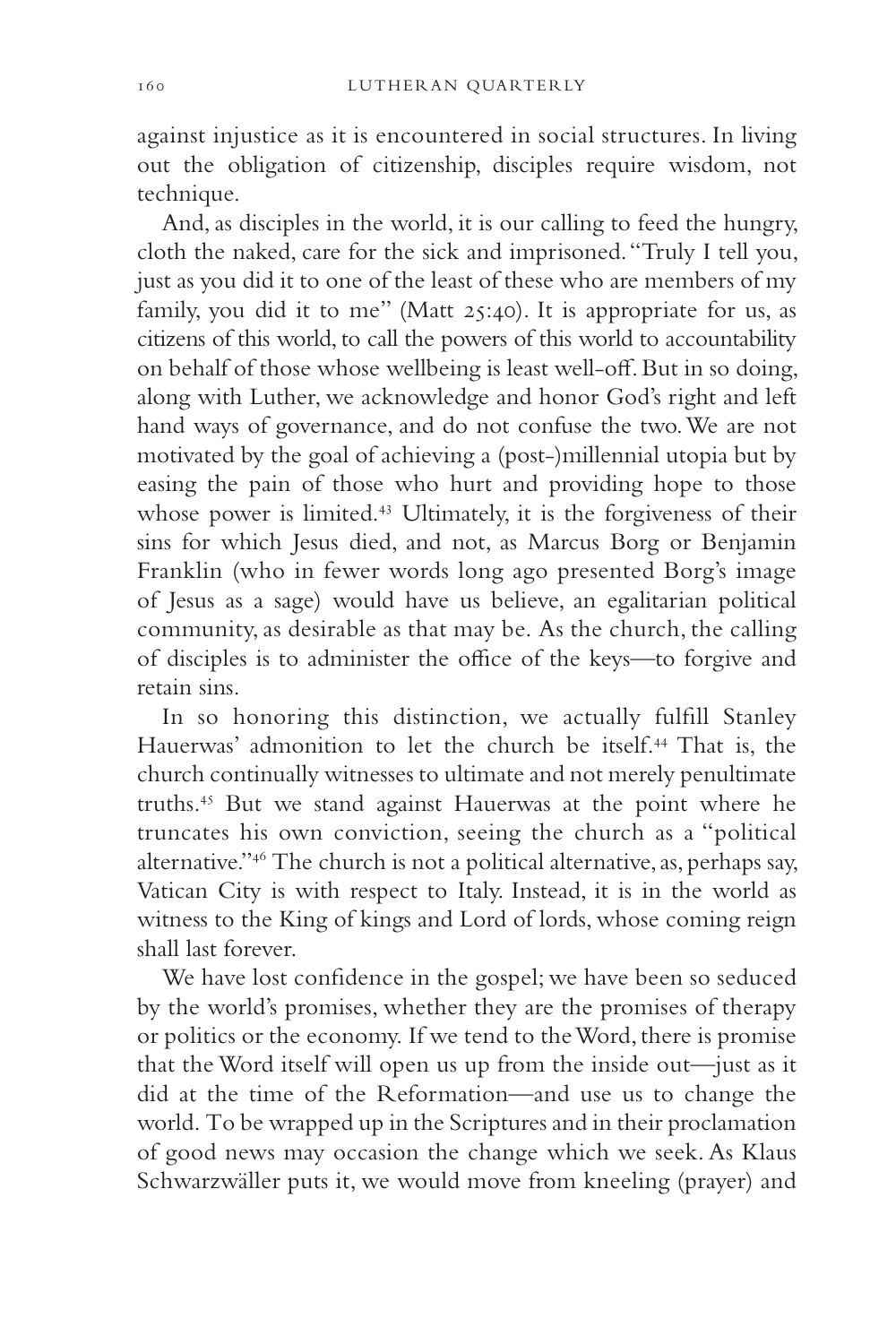sitting (study), as necessary as they both are, to enter the fray, fighting for the wellbeing of the world, cooperating with the Lord who is ever–creative of the world.<sup>47</sup>

#### **NOTES**

1. See Robert H. Nelson, *Economics as Religion: From Samuelson to Chicago and Beyond* (University Park: The Pennsylvania State University Press, 2001), especially page 110.

2. "The Augsburg Confession," Article 7, in *The Book of Concord*, eds., Robert Kolb and Timothy Wengert (Minneapolis: Fortress, 2000), 42.2–4.

3. For a helpful summary of this teaching, see John Stumme, "Interpreting the Doctrine of the Two Kingdoms" in *Dialog* 27:4 (Winter 1988): 277–289. The doctrine helpfully distinguishes politics from salvation without sacrificing one for the other. For further reading, see Mary Jane Haemig, "The Confessional Basis of Lutheran Thinking on Church– State Issues" in *Church and State: Lutheran Perspectives*, eds., John R. Stumme and Robert W. Tuttle (Minneapolis: Fortress, 2003).

4. For one of the best treatments of Luther's view of the simultaneity of the Christian's sinfulness and saintliness, see Carter Lindberg, "Justice and Injustice in Luther's Judgment of 'Holiness Movements'" in *Luther's Ecumenical Significance: An Interconfessional Consultation* (Philadelphia: Fortress, 1984), 161–181.

5. See Gilbert Meilaender, "The Place of Ethics in the Theological Task," *Currents in Theology and Mission* 6 (1979): 199.

6. In his *Commentary on the Sermon on the Mount*, Luther identified twelve "evangelical counsels." See *Luther's Works* [American edition], 55 vols. (Philadelphia: Fortress and St. Louis: Concordia, 1955–86), 21:132. Hereafter, LW.

7. The affirmation of ordinary life does not come without critique. See Risto Saarinen, "Finnish Luther Studies" in *Engaging Luther: A (New) Theological Assessment* by Olli–Pekka Vainio (Eugene: Cascade, 2010), 2.

8. Lindberg, "Justice and Injustice in Luther's Judgment of 'Holiness Movements,'" 162.

9. Lindberg, "Justice and Injustice in Luther's Judgment of 'Holiness Movements,'" 163.

10. "Lectures on Galatians" (1519) in LW 27:238.

11. "Lectures on Galatians" (1519) in LW 27:263.

12. Oswald Bayer, "Nature and Institution: Luther's Doctrine of the Three Estates," trans. Christine Helmer, *Lutheran Quarterly* 12:2 (Summer 1998): 104.

13. "The Blessed Sacrament of the Holy and True body of Christ, and the Brotherhoods" in LW 35:58.

14. Bernard Lohse, *Martin Luther's Theology*, trans., Roy Harrisville (Minneapolis: Fortress, 1999), 48.

15. Of course, Christ's death is an atoning sacrifice and not merely a prophetic, martyriological witness. See Robert W. Bertram, *A Time for Confessing*, ed., Michael Hoy (Grand Rapids: Eerdmans, 2008).

16. The first six are, in order: (1) possession of the holy Word of God; (2) the sacrament of baptism; (3) the sacrament of the altar; (4) the offices of the keys exercised publicly;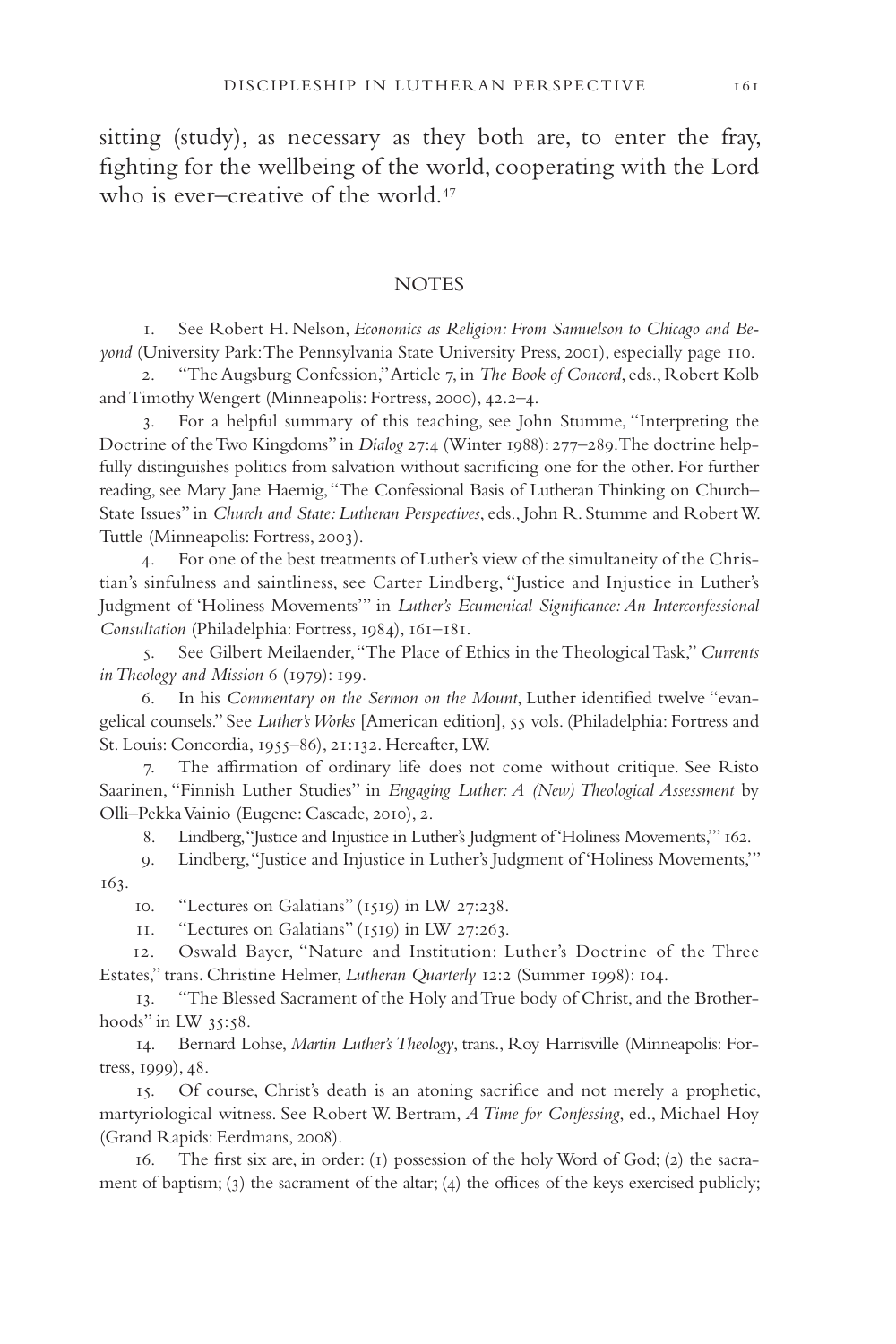$(5)$  the possession of consecrated ministers; and  $(6)$  the offering of prayer, public praise, and thanksgiving to God. See "On the Councils and the Church" in LW  $_{41:148}$   $\rm ff$ . See William J. Abraham, "Discipleship: On Making Disciples of the Lord Jesus Christ" in *Marks of the Body of Christ*, eds., Carl E. Braaten and Robert W. Jenson (Grand Rapids: Eerdmans, 1999), 154.

17. "On the Councils and the Church" in LW 41:164–5.

18. See Marc Lienhard, *Luther: Witness to Jesus Christ* (Minneapolis: Augsburg, 1982), 120–121.

19. "As long as we live in the flesh we only begin to make some progress in that which shall be perfected in the future life." See "The Freedom of a Christian" in LW 31:358.

20. Gerhard Forde, "The Lutheran View of Sanctification" in *The Preached God: Proclamation in Word and Sacrament*, eds., Mark Mattes and Steven Paulson (Grand Rapids: Eerdmans, 2007), 240.

21. Alister MacIntyre, "Virtues, Unity of a Human Life, and Tradition" in *Why Narrative? Readings in Narrative Theology* (Grand Rapids: Eerdmans, 1989), 106.

22. See Martin Kähler, *The So–Called Historical Jesus and the Historic, Biblical Christ* (Philadelphia: Fortress, 1960), 80, n. 11.

23. W. Elert, *The Christian Ethos*, trans., Carl J. Schindler (Philadelphia: Muhlenberg Press, 1957), 201.

24. "The Small Catechism" in *The Book of Concord*, eds., Robert Kolb and Timothy Wengert (Minneapolis: Fortress Press, 2000), 363:2.

25. Gerhard Ebeling, "The Necessity of the Doctrine of the Two Kingdoms," *Word & Faith* (London: SCM, 1963), 404.

26. Hans Hillerbrand, "'Christ has Nothing to do with Politics': Martin Luther and the Societal Order" in *Seminary Ridge Review* 13:2 (Spring 2011): 20.

27. See Carter Lindberg, *Beyond Charity: Reformation Initiatives for the Poor* (Minneapolis: Fortress, 1993) and Samuel Torvend, *Luther and the Hungry Poor: Gathered Fragments* (Minneapolis: Fortress, 2008).

28. See *The Bondage of the Will*, trans., J. I. Packer and O. R. Johnston (New York: Fleming H. Revell, 1957), 268–69.

29. David Luecke, *Evangelical Style, Lutheran Substance: Facing America's Mission Challenge* (Lima, Ohio: CSS Publishing, 2000).

30. See Michael W. Foss, *The Disciple's Joy: Six Practices for Spiritual Growth* (Minneapolis: Augsburg, 2007) and *Power Surge: Six Marks of Discipleship for a Changing Church* (Minneapolis: Fortress, 2000).

31. Foss, *Power Surge*, 21.

32. Foss, *Power Surge*, 14.

33. See Philip Jacob Spener, *Pia Desideria*, trans., Theodore G. Tappert (Philadelphia: Fortress, 1964), 117.

34. Charles G. Finney, *Lectures on the Revival of Religion* (New York: Leavitt, Lord, and Co., 1835), 91.

35. Bonhoeffer, "Protestantism without the Reformation," in *No Rusty Swords: Letters*, *Lectures and Notes, 1928–1936*, ed., Edwin H. Robertson, trans., Edwin H. Robertson and John Bowden (London: Collins, 1965), 92–118.

36. See "The Issue–Driven Church" in *Patheos* (November 7, 2011), http://www. patheos.com/Resources/Additional-Resources/Issue-Driven-Church-Frederick-Schmidt-11-07-2011.html.